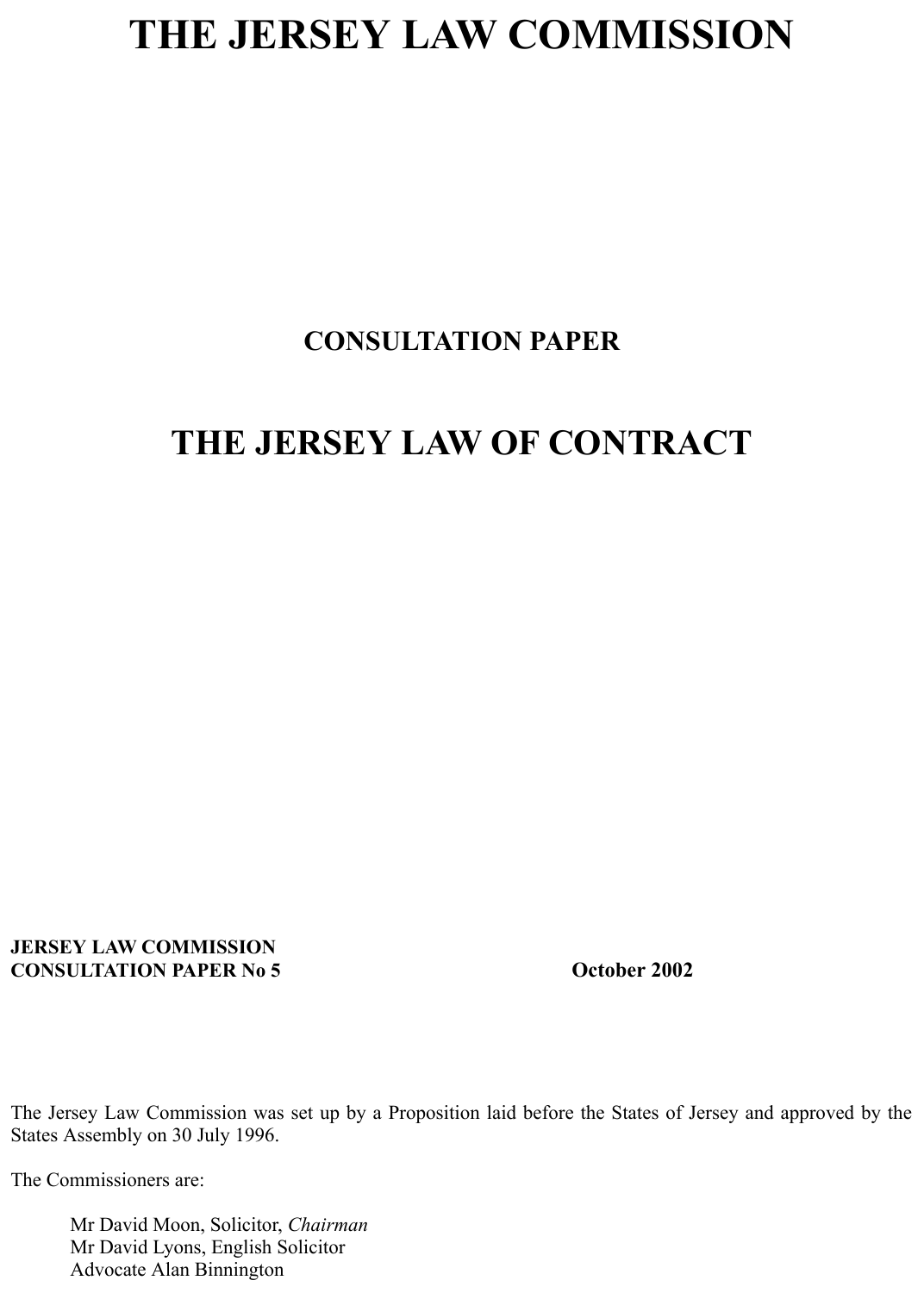Mr Clive Chaplin, Solicitor Advocate John Wheeler

The Jersey Law Commission invites comments on this consultation paper before 31<sup>st</sup> December 2002 in writing addressed to:

> The Jersey Law Commission PO Box 87 St Helier Jersey JE4 8PX

> > Fax no: 01534 609333

### **THE JERSEY LAW COMMISSION**

### **CONSULTATION PAPER**

### **THE JERSEY LAW OF CONTRACT**

### **CONTENTS**

### PART I - Background

- 1. The origins of Jersey law
- 2. The development of Jersey Customary Law
- 3. Contract law in the Norman Coutume
- 4. The further French influence

PART II - Recent Practice

- 5. The use of French authorities
- 6. The influence of the English law of contract
- 7. French influence v. English influence
- 8. Other influences
- 9. Recent judicial comment on sources of law
- 10. A case in point: the remedy of *"*résolution*"*
- 11. A comparison with the law of tort
- 12. Summary of present difficulties

PART III - Proposals

13. Possible solutions

## **CONSULTATION PAPER THE JERSEY LAW OF CONTRACT**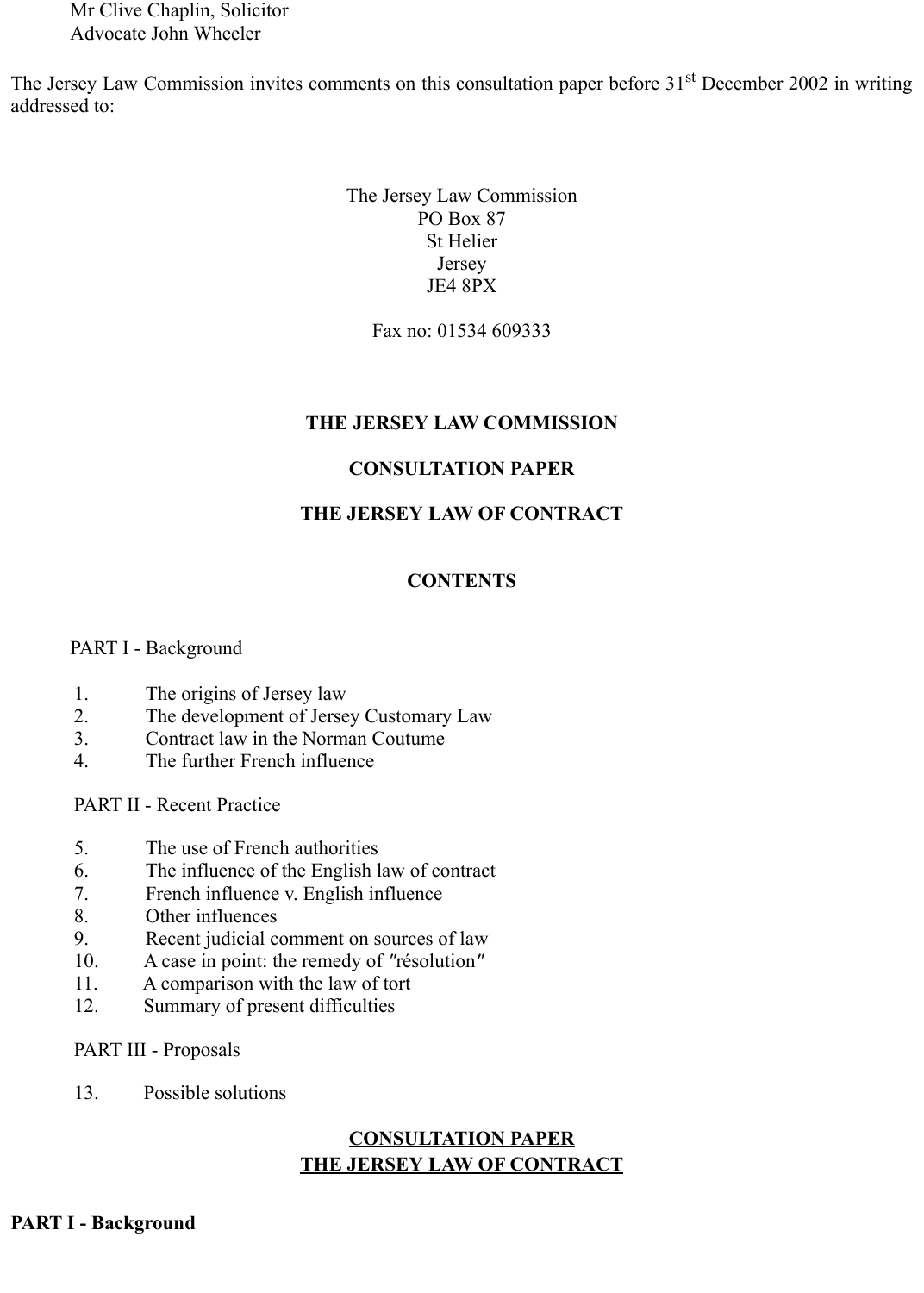ancient Norman law, except in so far as it had in the course of time been modified or subsequent enactments or usages.

The loss by the English Crown of its French possessions in 1204 was the time when historically regarded as "separated" from France. It is at this time that many writers also t law developing independently and separating from Norman law. In reality, for a significant 1204, developments in Norman law were in fact, wholly adopted into the law of Jersey.

The Jersey commentator Le Geyt, writing in the  $17<sup>th</sup>$  century, explains that Jersey originally adjacent province of Normandy because its law was most in accordance with that of its own. 1204 Jersey practitioners had little or no written law to which to refer. In contrast, Norman l formed into a definitive oral body by 1090 and was finally expressed in written form arou text entitled *Le Trés Ancien Coutumier de Normandie* (the "Trés-ancien Coutumier"). It was customary law text to which the Jersey practitioners of the time would refer.

## 2. *The development of Jersey Customary Law*

The customary law of Normandy continued to evolve through to the sixteenth century and w in a number of works. Fifty years after the Trés-ancien Coutumier, a second version of Coutumier, Le Grand Coutumier de Normandie (The "Grand Coutumier") or the Summa de produced. These "coutumiers" (ie. unofficial compilations which did not receive the Roya collectively referred to as the "Ancienne Coutume". Finally, the Coutume Reformée was pro 1580's which, unlike the Coutumiers, received Royal assent.

Not all writers are in agreement as to the importance and reliability of each of the works. Complace a high degree of significance on the fact that the Coutume Reformée received Royal as argued that because the Coutume Reformée had official status it was a safer authority. He because customary law always changes without the Royal assent the coutumiers would constantly to reflect the customary law. As far as Jersey is concerned it is arguable that only the Coutumier is a true indication of Jersey law.

It may therefore be argued that unless a Jersey common law authority can be traced back p then its value as an authority is limited. However, in practice there is in fact little difference Coutume Reformée, the Trés-Ancien Coutumier and the Grand Coutumier and any difference

are, can be detected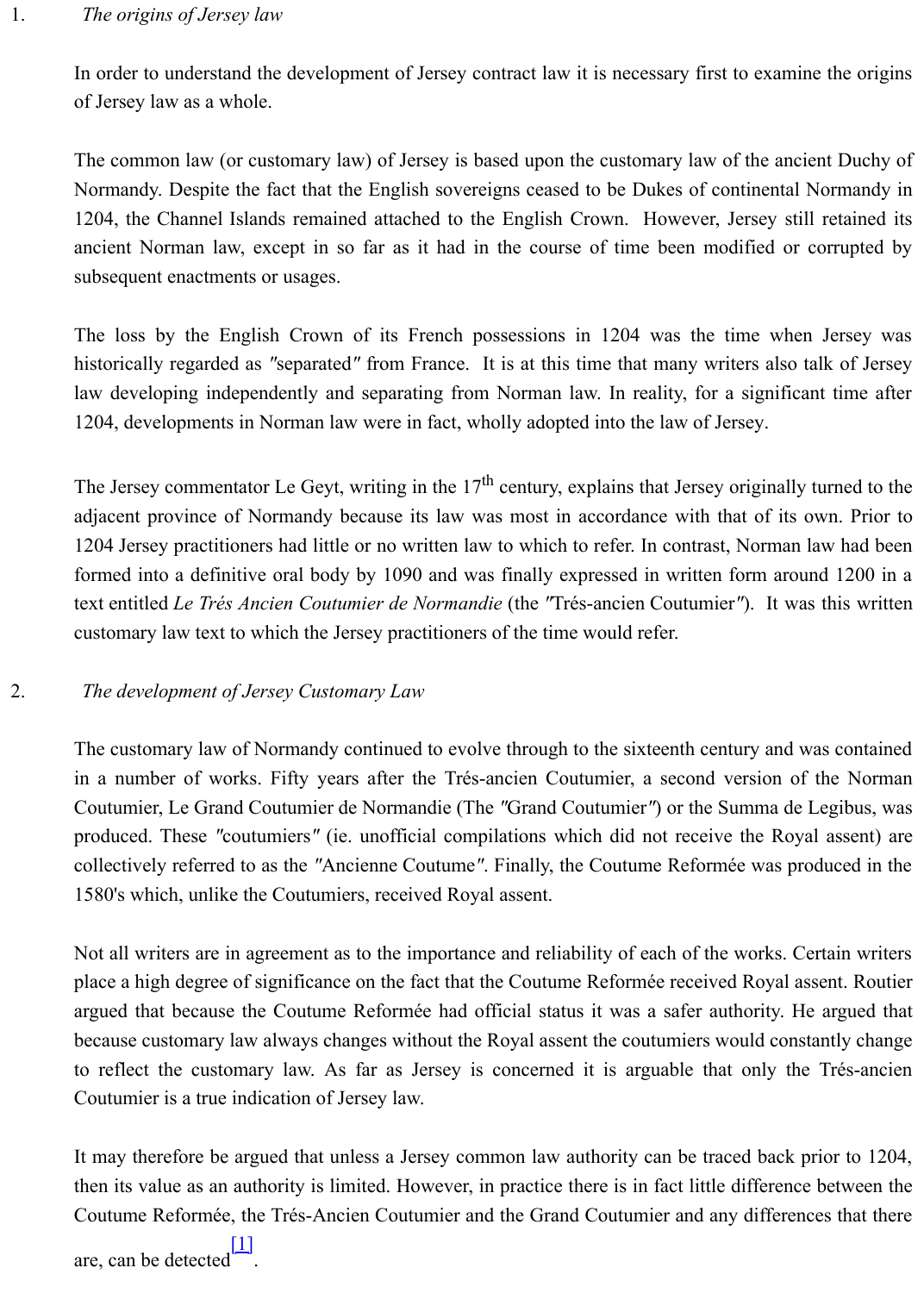This particular point, in relation to the development of Jersey law as a whole was empha Jersey Court of Appeal in Maynard -v- Public Services Committee of the States of Jersey<sup>[1]</sup> court warned:-

" ..care has to be taken when referring to French legal texts in connection with the la After the Channel Islands were severed from the rest of the Norman territories in France, Norman Customary law continued to develop in Jersey, Guernsey and N parallel but not with identical developments. In Normandy development was naturally by doctrines prevailing in other parts of France…*"*

Furthermore, as Jersey law developed as a whole, Jersey contract law did not develop in the other areas of Jersey law. This may have been as a result of the fact that although the Cou Coutume Reformée contained sections devoted to certain aspects of contract law their contents sufficiently comprehensive to determine all contractual issues.

## 3. *Contract law in the Norman Coutume*

In areas of contract law where the Norman Coutume was found lacking the general practice to the *ius commune*. The ius commune has been described as a "complex result of the con ...of local custom with feudal law, Roman law in modified and elaborated form, canon law merchant*"*. [3]

It has been suggested that despite contrary belief, Jersey law was not restricted to pre-120 law and *"Le Geyt and Poingdestre make it clear that Jersey law had, by the seventeenth c* pragmatically, moved on: in some respects Jersey had developed its own law, but in other continued to follow developments in Normandy and this included looking into the '*ius c* matters of contract law ... It is thus with the sanction of local and Norman commentators on

Coutume t[hat](http://www.lawcomm.gov.je/Contract.htm#_ftn3) Jersey law looks to mainstream civil law for its law of contract.*"*  [4]

In practice, when looking at mainstream civil law for the purposes of contract, it means Pothier, the well-known jurist of the 19<sup>th</sup> century who wrote on the Coutume d'Orleans.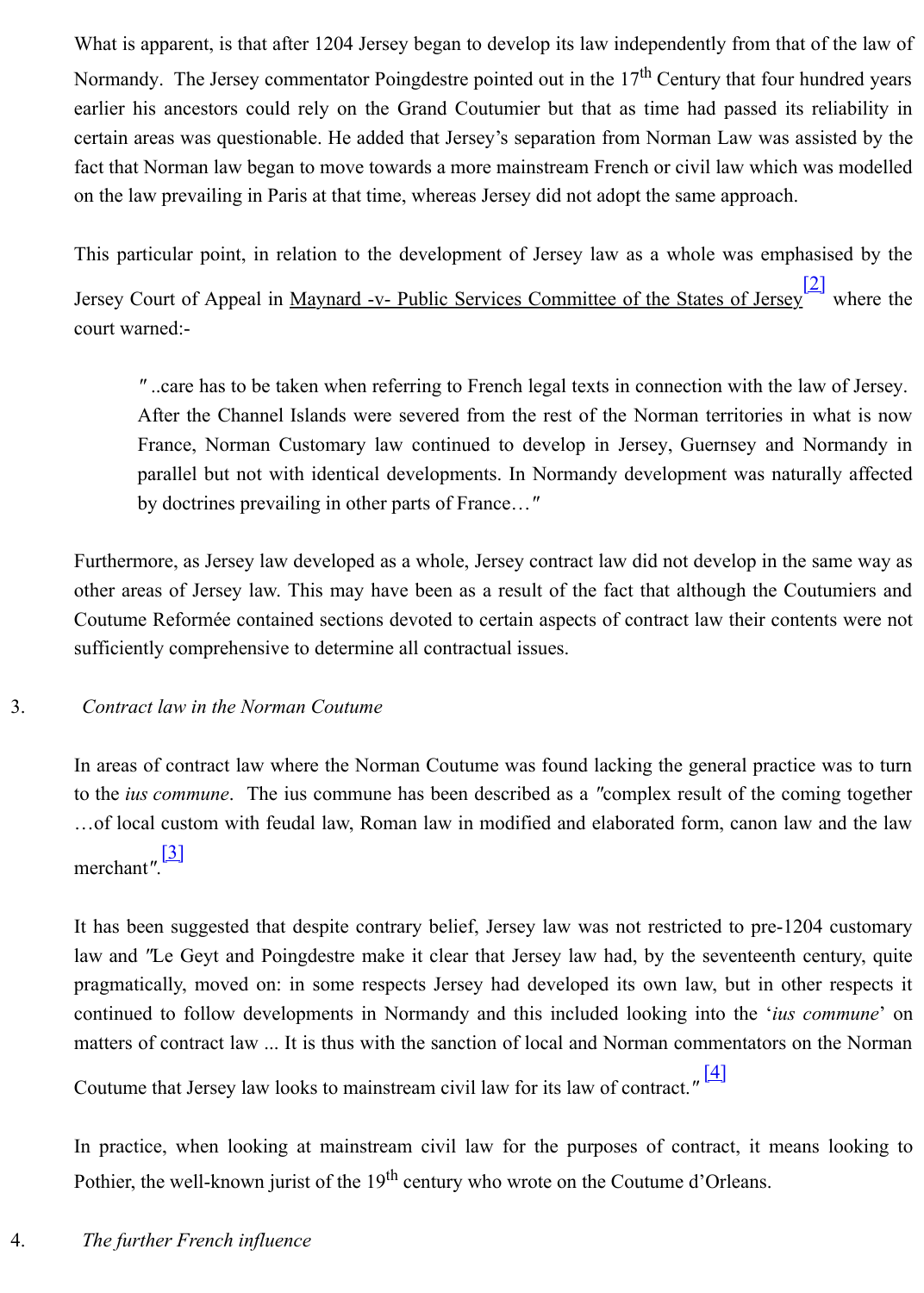The Coutume Reformée, a French compilation of a much later period (circa 1585), the then existing state of the law of continental Normandy, and the commentaries Basnage, as well as the works of other French writers, are constantly referred to b lawyers. The latter declare, it is true, that such works are not of authority on Jerse point of fact they are frequently used as books of reference, and this has naturally unavoidably, led to the gradual introduction of much foreign matter, so that v practically received as the common law of Jersey, may be described as consisting of Norman law, with subsequent accretions, some of which are mere development of customs, and others interpolations of French law. It may be added, that the circum Jersey lawyers receiving their legal education chiefly in France, helps to impart a modern complexion to the Jurisprudence of the Island.*"*

The French jurist Pothier seems to be a consistent and favoured authority in the Jersey court altogether clear why Pothier is so frequently preferred but his influence cannot be under statistical analysis shows that Pothier has been cited in almost 50% of the contract cases become before the Royal Court and therefore with reference to Jersey case law, it appears sa the works of Pothier on *Obligations "*provide the backbone to Jersey's law of contract*"*. [5]

## The Code Civil

The introduction of the Code Civil in France has had its own influence on Jersey contract law.

The French revolution marked the end of the customary law system in France. On the  $5<sup>th</sup>$  Ju *Assemblée Nationale* decided –

"... that a code of laws simple and clear and appropriate to the Constitution should b

This resulted in the Code Civil of 21 March 1804, which drew heavily on pre-existing law, works of Pothier. Much of this pre-existing law had already taken root in Jersey.

The Code Civil itself has frequently been referred to and used as an authority in Jersey contract cases. It is not all the Code Civil itself has frequently been referred to and used as an authority in Jersey cont is however a foreign statute and should therefore be treated with care.

Perhaps the most notorious cases which referred to the Code Civil are Kwanza Hotels -v- So.  $\frac{[6]}{[6]}$  and <u>Selby -v- Romeril</u><sup>[7]</sup>. At first instance in <u>Kwanza -v- Sogeo</u> the court stated as fo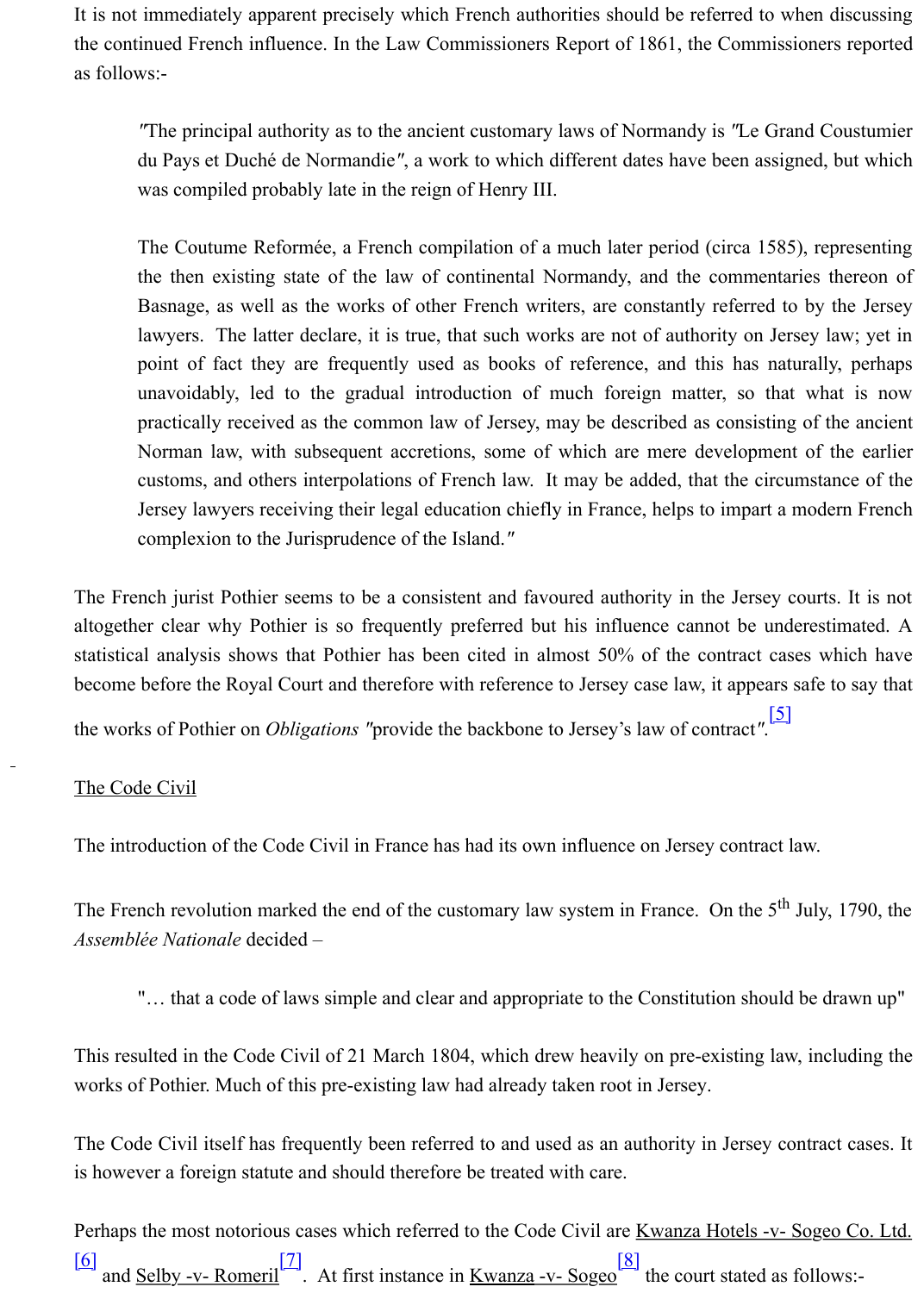requirements for a valid contract under Jersey law and noted that Pothier referred to 3 requ went on to look at Article 1108 of the French Civil Code, which provides for an additional stating that:

The is true that Pothier has often been treated by this court as the surest guide to the  $\overline{A}$ . contract. It is also, however, true that Pothier was writing two centuries ago and cannot be regarded as set in the aspic of the  $18<sup>th</sup>$  century. Pothier was one of those whom the draftsman of the French Code Civil relied and it is therefore helpful to relevant article of that code.....In our Judgment it may now be asserted that by the I there are four requirements for the creation of a valid contract, namely, consent, ca and cause.*"*

No doubt by extending the three requirements of a valid contract referred to by Pothier counsel will in future cases argue that further articles of the Code Civil should be relied up following the Code Civil's lead will pose future problems remains to be seen. It is cle members of the legal profession believe that the prospect of following France's lead would unattractive as an offshore jurisdiction which has close links to England. However, it has suggested that if reference to the Code Civil "makes the Jersey law of contract clearer accessible, and if it allows the Royal Court to tap into the vast amount of French jurisp doctrine, this can only be in the interests of justice."  $[9]$ 

There is, of course, the practical problem that the vast majority of Jersey lawyers now receive training in England and French law is therefore to them an alien concept.

### **PART II - Recent Practice**

### 5. *The use of French authorities*

The following summary of cases provides an illus[trati](http://www.lawcomm.gov.je/Contract.htm#_ftn9)on of the continued use of French and decide modern day contract issues. These cases can be contrasted with those cases referred this paper that make reference to English law (albeit that English law was not always preferred).

## Ewart -v- Satchwell<sup>[10]</sup>

This was an action to recover unpaid rent. The court cited Pothier (French authority) and Le Gross (Jersey authority) in relation to the principle of *"tacite reconduction"* (by which a new lease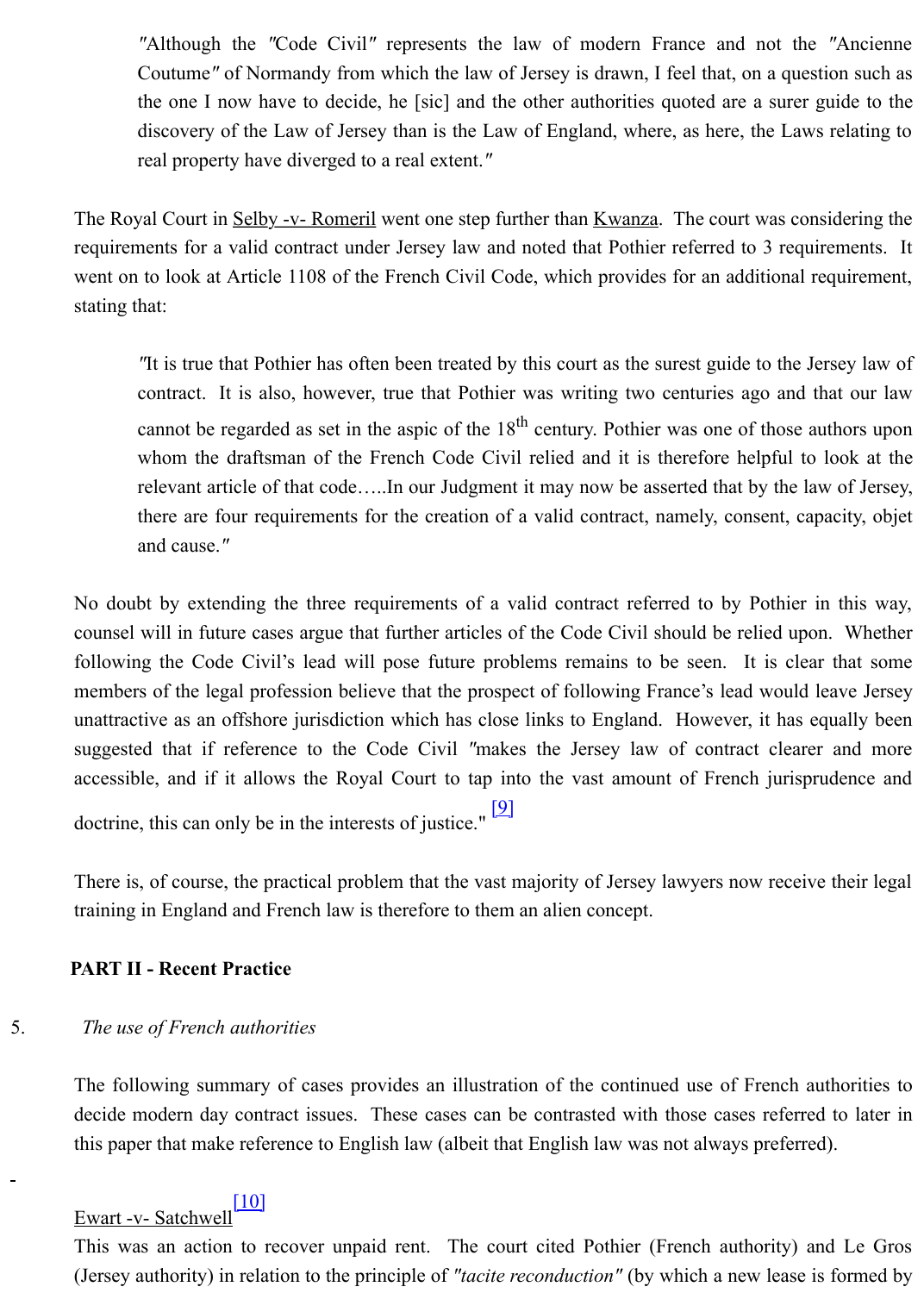Domat (French authority) on the civil law on error. The court also had regard to English lav comments on the use of English law below).

# Groom et uxor -v- Stock et uxor<sup>[12]</sup>

The court held [on th](http://www.lawcomm.gov.je/Contract.htm#_ftn11)e authority of Pothier (French authority) that an obligation to pay a contract of employment, which was entirely discretionary, was unenforceable.

# Wallis -v- Taylor $\frac{[13]}{[13]}$

With regard to a restraint of trade clause in a contract of employment, the court referred to the law maxim "la convention fait la loi des parties" and to Pothier (French authority) on the e of contracts. The court also ref[erred](http://www.lawcomm.gov.je/Contract.htm#_ftn12) to English authorities on restraint of trade (see further on the use of English law below).

# Golder -v- Société des Magasins Concorde<sup>[14]</sup>

This was an action to set aside a disposition made by a debtor in fraud of his creditors referred to Pothi[er \(F](http://www.lawcomm.gov.je/Contract.htm#_ftn13)rench authority) on the enforceability of contracts and stated that: "The principles" stated by Pothier we believe to be the principles of our law". The court also referred to Pothier (Fig. 2) authority) and Dalloz (French authority) with regard to the *"Pauline action"* of Roman Law (i.e. to set aside dispositions in fraud of creditors). The court stated that: "the principles of the cifor us when the custom of the Duchy of Normandy is silent*"*.

## Arbaugh -v- Leyland<sup>[15]</sup>

With regard to the interpretation of the terms of a contract, the court referred to the rules of interpretation cited by Pothier (French authority).

## [16]<br>H.M. Viscount -v- Treanor

The Viscount brought this action to enforce a debt, transferred to him in bankruptcy, for mor the defendant in respect of the *en désastre* company having built a house for him. The defenclaimed, relying on a penalty clause in the contract for late completion. The court cited Po authority) on '*obliga[tion](http://www.lawcomm.gov.je/Contract.htm#_ftn15) pénale*' (i.e. penalty clause) and the court stated that it believed "Pothier to be a

surer guide to the Jersey law of contract than are the English authorities*"*.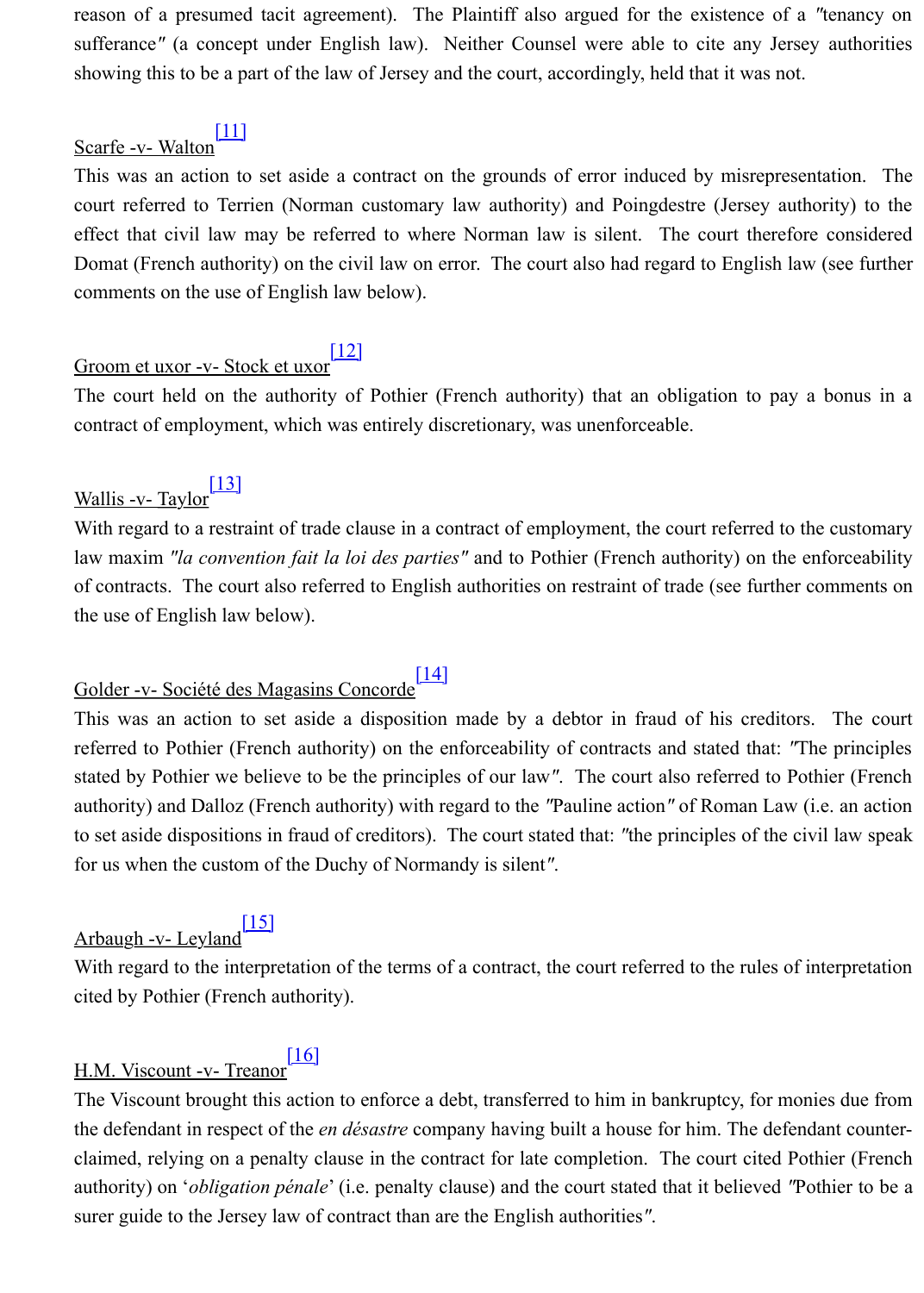liability.

## Channel Hotels and Properties Ltd. -v- Rice<sup>[18]</sup>

The plaintiff sued for damages, in relation to an agreement to purchase the share capital in the controller company of a hotel, on the basis of misrepresentation, express or implied warranty, and negligence. court declined to apply the English doctrine of negligent misrepresentation, and instead Jersey law on misrepresentation as set out in McIlroy -v- Hustler  $\frac{19}{2}$ . The court also referred (French authority) on contracts of sale and *"vices redhibitoires"*.

## La Motte Garages Ltd. -v- Morgan<sup>[20]</sup>

This was an action to recover the balance [due i](http://www.lawcomm.gov.je/Contract.htm#_ftn18)n respect of the purchase of a car. The court *"*mistake has long been accepted as negativing agreement" and referred to Pothier (French *"erreur"*. In this regard the court observed that: "It is perhaps somewhat disappointing that chose to mine the rich lodes of our ancient French law but to rely on English law. It may their conclusions would have been the same if they had". The [court](http://www.lawcomm.gov.je/Contract.htm#_ftn19) similarly stated in re equitable assignment of a debt that: "Had we had an opportunity to examine Pothier, Domat and the the doctrines of *novation* we feel that our conclusion [sic] would have led us by more familiar conclusion*"*.

# Fort Regent Development Committee -v- Regency Suite<sup>[21]</sup>

This was an application for a contract lease to be cancelled for breaches of covenant. The that: "We do not think ... that in the circumstances it is necessary to examine English cas depth. We are quite satisfied that we can draw sufficient from the French authorities which stated time and time again in this court to be preferred<sup>"</sup>. The court referred to Dalloz (Fren and to *Nicholas on the French Law of Contract* (1982) with regard to the remedy of "résolution" French law (i.e. the setting aside of a contract for non-performance).

## Le Cornu -v- Heat Pump Bureau

This was an application for a contract lease to be cancelled for breaches of covenant. The court counsel for relying almost exclusively on English authorities rather than Jersey authority. The court is exclusively on English authorities rather than Jersey authority. cited Pothier (French authority) on the obligations of a tenant, Dalloz (French authority) cancellation of leases, and Halsbury (English authority) on repair.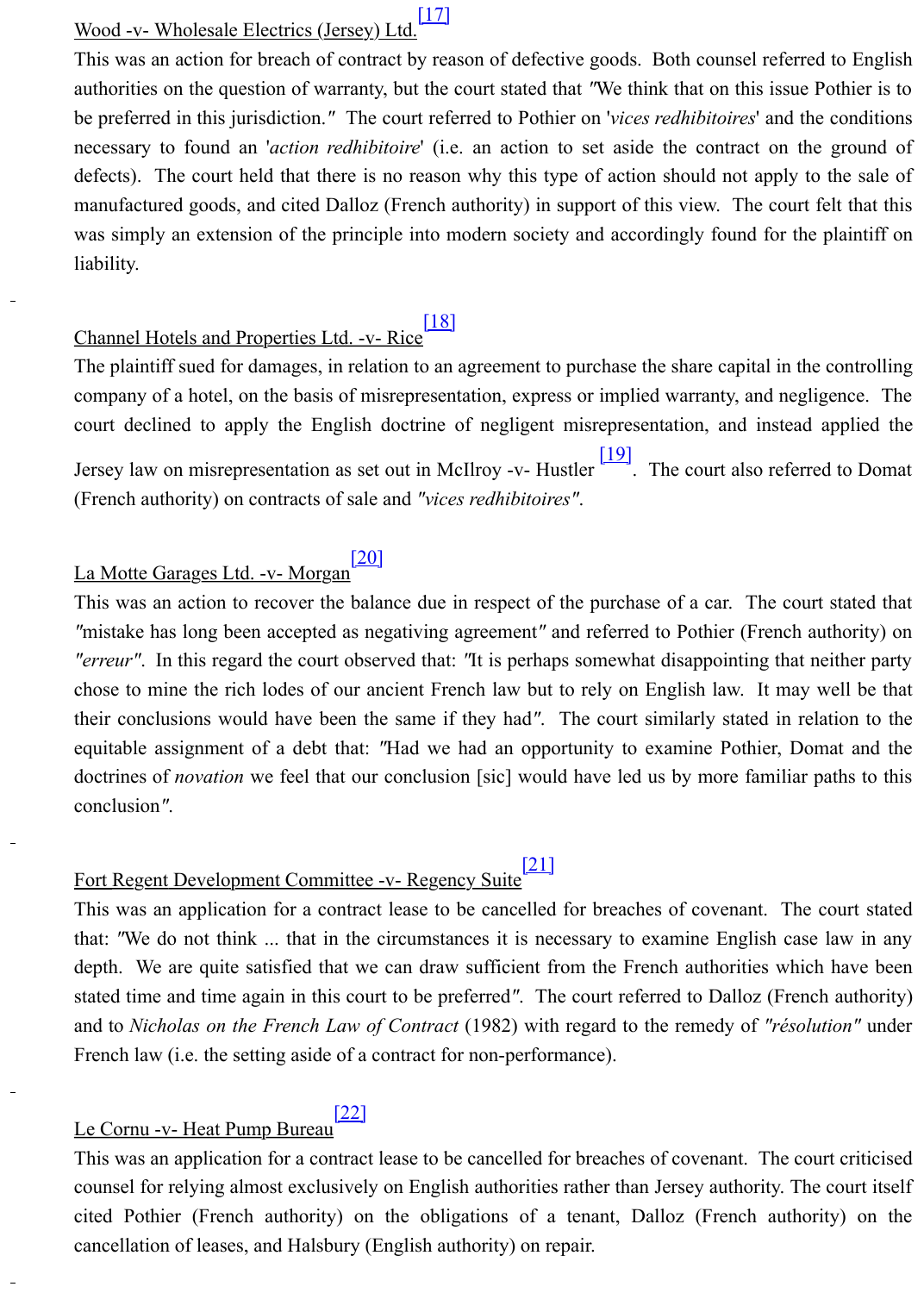## Maynard -v- Public Services<sup>[[24\]](http://www.lawcomm.gov.je/Contract.htm#_ftn23)</sup>

The court considered the customary law maxim of "*a qui est empeché d'agir la préscripi point"* (i.e. prescription of an action does not run against a person who is impeded from referred to Terrien (Norman customary law authority) and Pothier (French authority) in this regarded.

## 6. *The influence of the English law of contract*

During the nineteenth century there are signs that English law was regarded as of relevan authority, with regard to co[ntrac](http://www.lawcomm.gov.je/Contract.htm#_ftn24)t law itself. Indeed, it is a popular misconception on the layman that the law of Jersey does in fact derive from English law.

During that period it was however recognised that there was a need to protect Jersey's Norman original original original  $\alpha$ For example, the Privy Council, which until the latter part of the twentieth century was the appeal from the Royal Court, was by and large careful not to import English law gratuito Jersey system:-

*"If their Lordships were to reverse these decisions without being able clearly to sh* were contrary to the Norman law, we might not only refuse the Respondent a right to by the law of his country entitled, but might raise a suspicion that we were desirous the laws of Jersey, by forming our decisions, not according to those laws, but according to those laws, but according to those laws, but according to those laws, but according to those laws, but according to the laws. English notions of justice …*"*. [25]

Whatever the reason, it cannot be ignored that in many of Jersey's contract cases, counsel English authority. As Stephanie Nicolle QC wrote:-

*"at times...*[it] was difficult to escape the feeling that this owed as much to the disinclination of counsel to cite proper authority to the courts as to any considered that English law was the appropriate authority to cite, as in College  $-v$ - Little  $\text{Ltd}$  [26] [master and servant] [and D](http://www.lawcomm.gov.je/Contract.htm#_ftn25)enny -v- Hodge<sup>[27]</sup> [breach of contract], where the judgements of  $\frac{[27]}{[26]}$ record that the parties agreed that the principles of English law applied but not w cases English law was simply cited without comment, as in United Dominions Co

Pinglaux[28] [hire purchase]*"*. [29]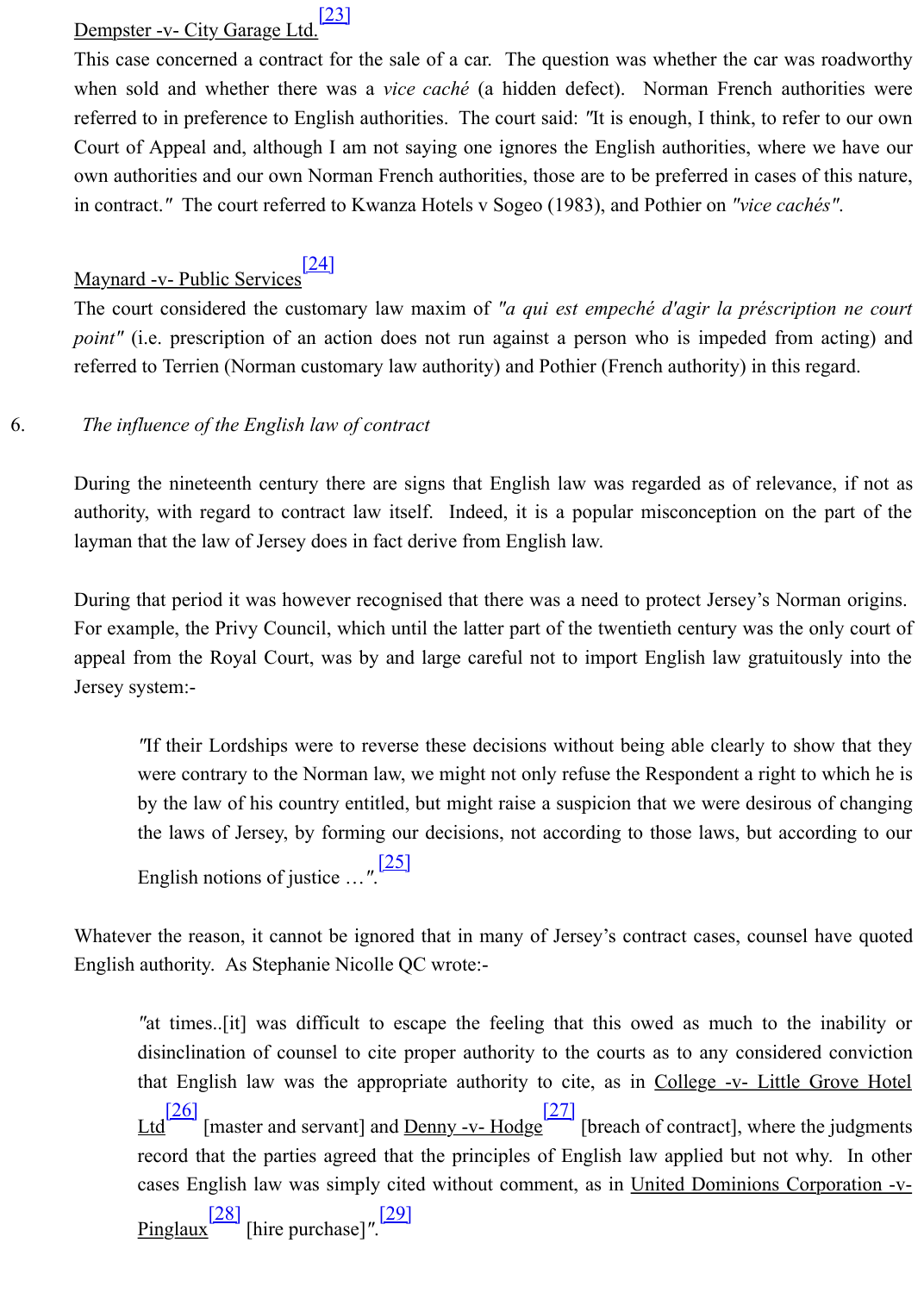nature<sup>"</sup>, for example actions arising out of building disputes where the Royal Institut Architects contract has been used, as in <u>Jersey Steel Co. Ltd. -v- Holdyne Ltd.</u><sup>[30]</sup>. This only serves as a serves as a server as a serve as a server as a server as a server as a server as a server as a server as a serv another example of the confusion the Jersey courts have created with regard to their random of English principles.

## *The use of English authorities*

## Scarfe -v- Walton<sup>[31]</sup>

As has been observed above, in this action to set aside a contract on the grounds of error misrepresentation, the court referred to Terrien (Norman customary law a[uthor](http://www.lawcomm.gov.je/Contract.htm#_ftn30)ity) and (Jersey authority) to the effect that civil law may be referred to where Norman law is silent. added that: *"It* has been the practice of the court for many years, in extension of the principle by Terrien and Poingdestre, to have regard also to the law of England where no clear precedent drawn from the law of Jersey ... and, in arriving at our judgment, we have had regard to both and to the law of England.<sup>"</sup> In this case, the court justified its reliance on English law on that the principle[s exp](http://www.lawcomm.gov.je/Contract.htm#_ftn31)ounded by Domat (French authority) had much in common with the E misrepresentation and mistake although it is difficult to see how the court came to that conclusion.

## Wallis -v- Taylor<sup>[32]</sup>

As stated above, the court referred to English law with regard to the validity of a restraint of in a contract of employment. The court simply stated that "by reason of the paucity of p Jersey, we have had regard to precedents in the common law of England*"*.

# United Dominions Corporation -v- Pinglaux<sup>[33]</sup>

This case concerned an exclusion clause in a contract for the hire purchase of a motor vehi case law was cit[ed by](http://www.lawcomm.gov.je/Contract.htm#_ftn32) the court.

# College -v- Little Grove Hotel Ltd.<sup>[34]</sup>

In this action for breach of a contract of employment, the court noted that the matters which is action for breach of a contract of employment, the court noted that the matters summary termination of such a contract are set out in Halsbury's Laws of England.

# Denny -v- Hodge<sup>[35]</sup>

In this claim for breach of contract relating to the sale of a company, the court noted that counsel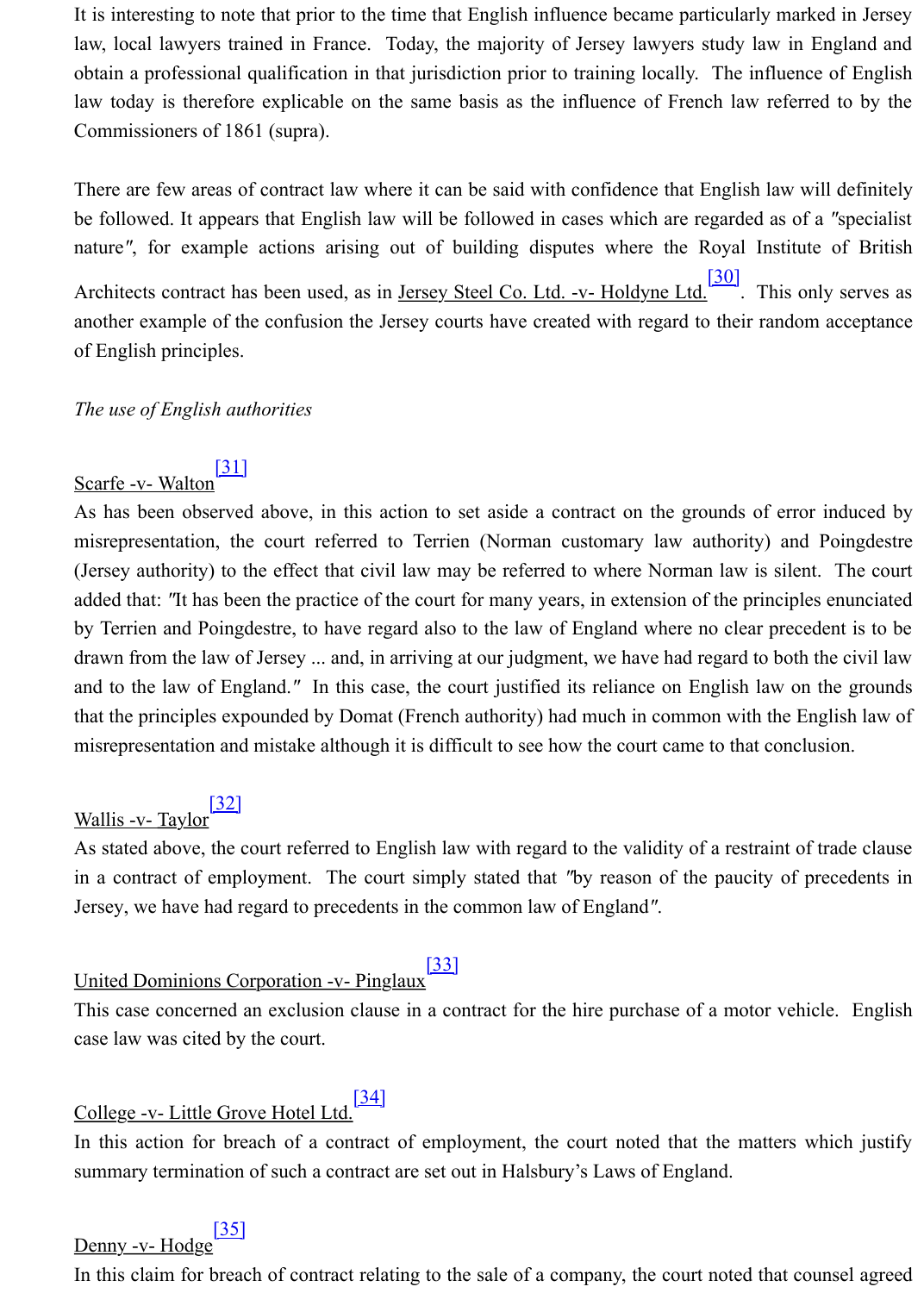## MAB Investments Ltd. -v- Vibert<sup>[37]</sup>

This was an action to recover monies [from](http://www.lawcomm.gov.je/Contract.htm#_ftn36) the defendant under a guarantee. Le Gros (Jerse Pothier (French authority), Halsbury (English authority), Chitty on Contracts (English authority). cited. The court stated that: *"because we find that in all material respects the laws of* England are similar, we shall refer to authorities in both jurisdictions*"*.

Jersey Tools -v- Unipat<sup>[38]</sup>

This case concerned the sale of aluminium cases in accordance with a sample, the buyer goods. The court stated that: "[We f](http://www.lawcomm.gov.je/Contract.htm#_ftn37)ind assistance in section 35 of the Sale of Goods A (relating to sale by sample)"..... That Act does not, of course, apply to Jersey, but we provisions are generally in conformity with the law in Jersey on the sale of goods*"*.

# Kwanza Hotels Ltd. -v- Sogeo Company Limited<sup>[39]</sup>

The Bailiff, at first instance, commented that in considering the law relating to misrepresentation, <sup>2</sup> confine myself to the l[aw of](http://www.lawcomm.gov.je/Contract.htm#_ftn38) England which I believe, on this matter, to be the same as the la

## 7. *French influence –v- English influence*

From the summary of the cases above, it is perhaps not surprising that members of the legal Jersey have referred to an apparent inconsistency in the court's approach to contract mat further discussion below on the possible refo[rm o](http://www.lawcomm.gov.je/Contract.htm#_ftn39)f contract law). It only proves to complication in determining Jersey contract law issues.

What is clear from the examples above, is that French law has played, and still does play, role in the development of Jersey contract law. Given the origins of Jersey law it is of no surprise that the that the that the that the that the that the that the that the that the that the that the that the that the that Ancienne Coutumier, the Coutumé Reformée, French writers or the Code Civil are frequently used as a set as a set as  $\alpha$ authority. However it is noteworthy that English law has in recent years influenced Jersey law. It is questionable, however, from a strict jurisprudential view, whether there are any c when English law should be followed.

One could perhaps be excused for thinking that the court itself is unclear even when looki law. For example, in Warner v Hendrick.  $\frac{[40]}{[40]}$  (a building case), the Royal Court recognised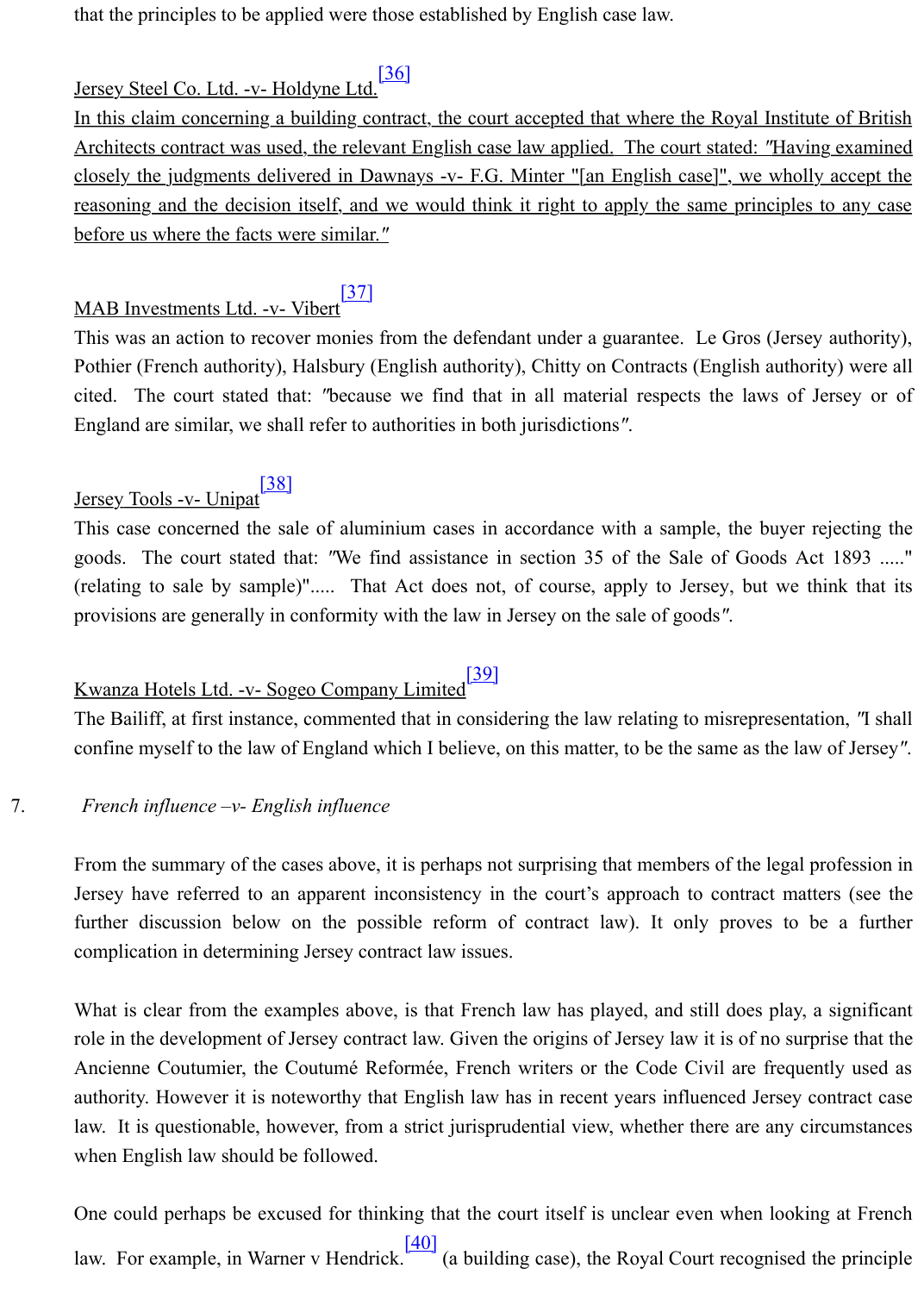"of course, that is an actual codification which cannot apply for we must keep ours the common law itself.*"*

Thus the Court appears to have disregarded one article of the Code on the ground that it did the common law yet almost immediately followed another, presumably on the ground represent the common law, but without any obvious justification.

A few years later in Fort Regent -v- Regency Suite  $\frac{[41]}{[41]}$ , which was another contract ca dealing with the question of alleged breaches of covenant in a lease, the Royal Court stated that

*"in the absence of local authority we look for assistance either to French or English l* 

The court then went on to consider a number of English cases and passages from Dalloz. noted that:

"Mr Fielding (counsel for the Defendant), in [the a](http://www.lawcomm.gov.je/Contract.htm#_ftn41)bsence of Norman Customary La English law. Mr Pallot (counsel for the Plaintiff) was able to argue that he fe sufficient in Dalloz to retain us within the French sphere of influence.*"*

Eventually Dalloz prevailed, the Court finding that:

*"We are quite satisfied that we can draw sufficient from the French authorities which have been approximated have been approximated which the rench authorities which have a metal of the set of the set of the set of the se* stated time and time again in this Court to be preferred*"*.

If one were to summarise the present position, as demonstrated by the cases referred to above. seem that whilst the Royal Court is not averse to looking at English cases when dealing matters it has shown a marked tendency to look across the water to France, albeit that it modern French authorities without any apparent reference to whether or not such authorities principles of Norman Customary Law which pre-date the French Civil Code. Whilst looki law is slightly more justifiable than looking at English, bearing in mind the origins of the. contract, to look at the provisions of the French Civil Code in isolation must be highly susp

warning sounded by the Court of Appeal in the case of Foster -v- Attorney General. [42]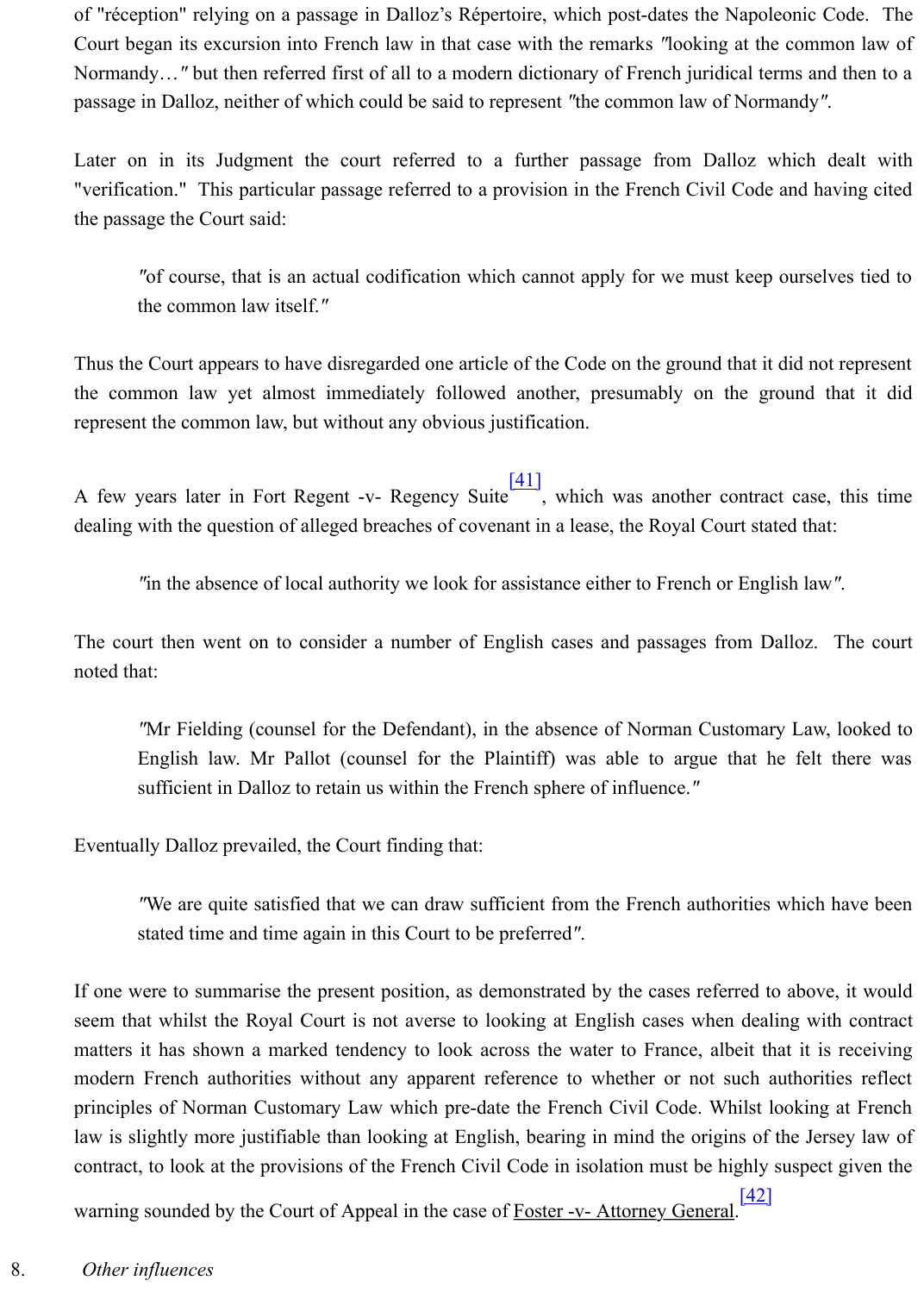with older areas of customary law will supplement and complement local author Cocq -v- Att. Gen.<sup>[43]</sup>, where the Royal Court turned to a Guernsey case to determ of the role of the Attorney General…..

Because Jersey law has, at any rate during the latter part of its development, assin English law, the courts have been receptive to the case law of other jurisdictions systems have drawn upon English law.*"*

More recently Richard Southwell Q.C., a judge of the Court of Appeal, drew attention to the case law from Commonw[ealth](http://www.lawcomm.gov.je/Contract.htm#_ftn43) countries whose law derived in whole or in part from Eng law –

"... although the influence of English law has been and continues to be profound, Jersey will undoubtedly wish to examine also developments of the common law ela in England and Wales so as to ensure that the law of Jersey develops rationally a consonant with the needs of the Island. This can be seen in  $\frac{\text{Maynard}}{\text{max of the } 1}$  in Solv Match Investments Ltd<sup>[45]</sup> (declining to follow the House of Lords in The Siskina<sup>[46]</sup> decision of the Bailiff in <u>Knight -v- Thackeray's Ltd.</u>  $\frac{[47]}{[47]}$ . At a time when the common law is not alw is not alw is not at the common law is not at the common law is not at the common law is not at the common being developed so effectively in the leading Commonwealth jurisdictions, to the common law decisions are relevant in Jersey there is an advantage in a wider citation authorities from those jurisdictions. Such citation has greatly enriched English law the future equally enrich the law of Jersey.*"* [48]

Thus case law from lower Ca[nada](http://www.lawcomm.gov.je/Contract.htm#_ftn45) [Quebec], (including cases decided by the Privy Counc may provide guidance in areas of law where Jersey could properly look to French law, becaus Quebec derived originally from France. The Quebec Act 177[4 pro](http://www.lawcomm.gov.je/Contract.htm#_ftn47)vided for the continued a French civil law in matters relating to civil rights and property, and in 1866 Quebec adopted based upon the French Code Civil.

From the above, it has been seen that in the case o[f Com](http://www.lawcomm.gov.je/Contract.htm#_ftn48)monwealth jurisdictions the link is such jurisdictions and Jersey have both been influenced in the relevant area of law by English case of former French territories, the link is the fact that such jurisdictions and Jersey have influenced in the relevant area of law by French law.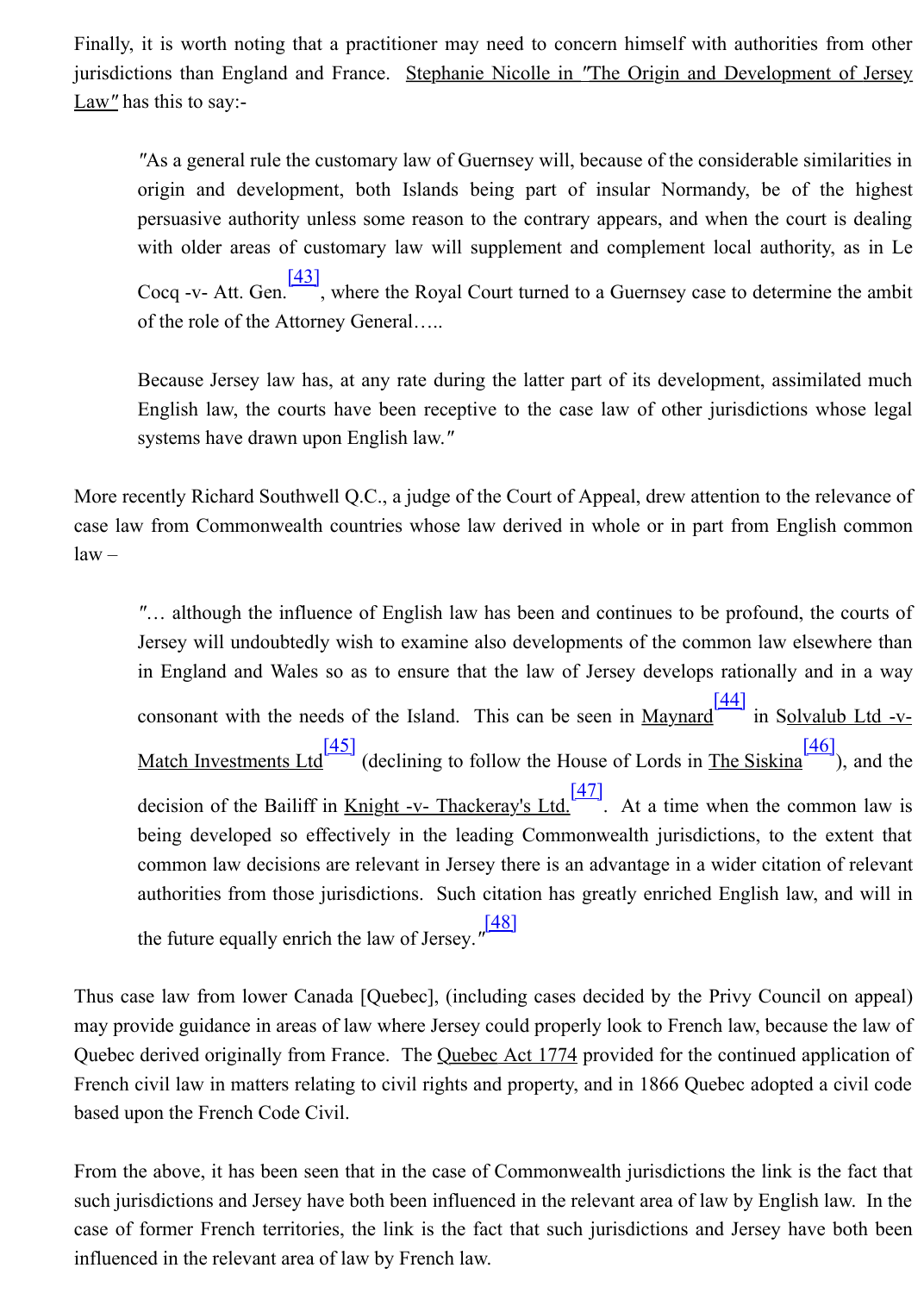being that Roman law was the common stock of the jurisdictions. The Court of Ap dismissing the appeal on other grounds, rejected this invocation of the law jurisdictions in matters of criminal law.*"*

In <u>Vaudin -v- Hamon</u><sup>[50]</sup> an appeal f[rom G](http://www.lawcomm.gov.je/Contract.htm#_ftn49)uernsey, Lord Wilberforce said:

*"If an argument based on analogy is to have any force, it must first be shown that the system of the system of*  $\frac{1}{2}$ law to which appeal is made in general, and moreover the particular relevant portion of it, is it also it. it similar to that which is being considered, and then that the former has been interpreted in a step in a step in a step in a step in a step in a step in a step in a step in a step in a step in a step in a step in a step in manner which should call for a similar interpretation in the latter.

While it might be true, in a very general sense, that there is some basic similar Roman law, [at v](http://www.lawcomm.gov.je/Contract.htm#_ftn50)arious periods, the various customary laws applicable in different parts of France, the Civil Napoleonic Code, the law applicable in Jersey and that which Guernsey, this similarity is of a too general and approximate character to be of much in a particular case: it covers, quite clearly, large differences in matters not only of principle.*"*

### 9. *Recent judicial comment on sources of law*

A recent approach to the court's use of the various sources of law is illustrated in the case Father Arthur Hyne Amy<sup>[51]</sup>. This case was concerned with a will under the Jersey law of succession, such a succession, such a will under the Jersey law of such a will under the Jersey law of such a succession, such a su but the following views of the court may well be of general application and may be readily analysis of the law of contract.

At first instance, M C St J Birt, Deputy Bailiff said:

*"It has, on a number of occasions, been said by the Court that, in one context or ano* (for example) is a "surer guide" to discovery of the law of Jersey than is the law What exactly do[es th](http://www.lawcomm.gov.je/Contract.htm#_ftn51)is mean? In my judgment it does not mean that the Court relevant text and follows it without more ado. By definition, in such cases, the law silent. The Court therefore has a choice. In the absence of local authority, it m guidance elsewhere. In matters, such as succession, where the customary law of Jers substantially from Norman law, it is natural that the Court should look first to writer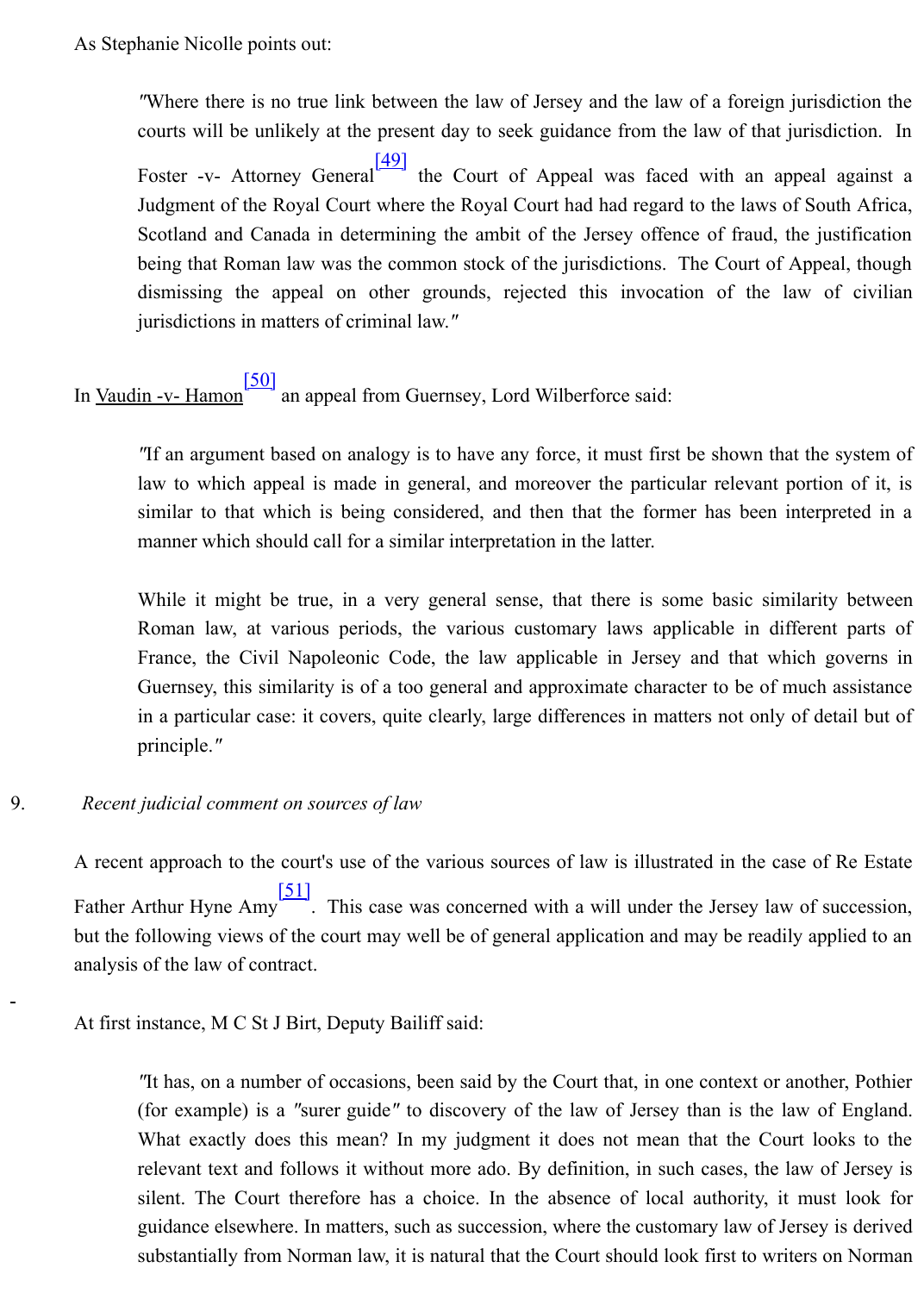*"In my judgment, the use of phrases such as "a surer guide" means simply that* inclination or predisposition to follow the source said to be the surer guide. But the choice as to whether to follow the "surer guide" or whether, in a particular case, no and adopt principles from some other system of law (usually, in this context, necessarily, English law). For example, in the law of contract, Jersey law has chos principles of Pothier or modern French law in some areas (e.g. cause, penalties) and English law in other areas (e.g. remoteness and measure of damages).

It follows that, in order to enable the Court to undertake its task properly, counsel those cases where there is a realistic possibility of the Court deriving assistance English law and Norman or French law, cite authorities from both.*"*

The approach expounded by the Deputy Bailiff in <u>Re. Amy</u> has the advantage of being pragmatic and the and the and the and the and the and the approach exponent and the approach exponent and the approach exponent and the a flexible. However, this may be at the expense of certainty as to what exactly the law is on any given point. Taken to its logical extreme, the Deputy Bailiff's approach may result in the parties being unable to ascertain what the law is (and whether reference may be made on a gi French, English or other authorities) until the court is asked to decide the point. The Deputy of reasoning is arguably difficult to justify on jurisprudential grounds, since it must be requirement of an effective legal system that there is certainty as to the law.

The approach expounded by the Deputy Bailiff in <u>Re. Amy</u> may be said to simply be an acknowledgement of what the court has always done. That is to say, it illustrates a flexible approach which a *"*cherry-picking" of legal principles from Norman, French, English and other sources of lav may regard this as a device employed by judges for the adoption or rejection of doctrine according to the to the to the to the to the to the to the to the to the to the to the to the to the to the to the to the to the to t inclination of the judges to do justice in the particular circumstances of a case.

10. *A case in point: the remedy of "résolution"*

A consideration of the contractual concept of "résolution" may be used further to illusti issues discussed above and also the uncertainties that are inherent in seeking to ascertain the  $\frac{1}{2}$ of contract. *"Résolution"*, under French Law, is a remedy by which a contract may be set ground of non-performance. The question of whether the general principles of "résolution" is

Law should be applied in Jersey has been the subject of recent academic debate  $\frac{1}{2}$ . The central to the debate is that, under French law, a creditor must normally apply to the court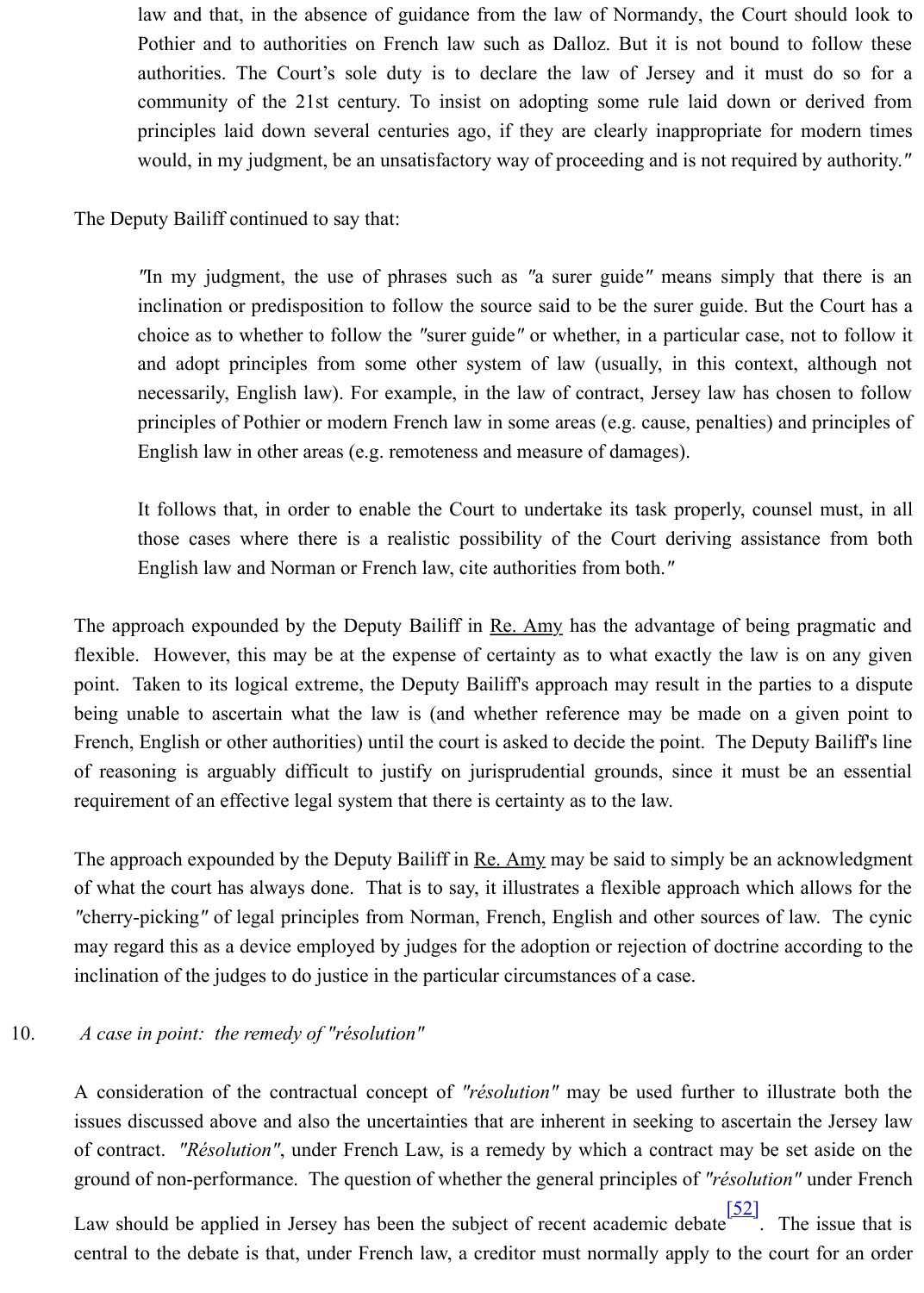In an article in the Jersey Law Review, Advocate T J Le Cocq argued that there is no such (with the exception of contracts relating to land and leases) to commence proceedings before Court to cancel a contract for non-performance or fundamental breach:

*"There appear to be no examples contained in the Jersey [Law](http://www.lawcomm.gov.je/Contract.htm#_ftn53) Reports or in the Décisions* of cases in which the Royal Court has been asked to rescind a contract lease) or in some other way has been asked by a plaintiff to declare that he is no long the terms of such a contract.  $[\dots]$  It is submitted that it is highly suggestive that judiciary nor the legal profession in Jersey has believed since 1885 that there was a to apply to court to be released from a contract where the other party had failed to Not only are there no examples of the court being asked to cancel a contract for nonby one of the parties but, indeed, there is clear indication that the Royal Court has provided only that the Royal Court has prothe basis that Jersey law tends to follow English legal principles when con circumstances and manner in which a contract may be rescinded for want of perform party to it.*"*

The article refers to several local cases in support of this view (Hanby -v- Moss, United Don Comte, New Guarantee -v- Birbeck, and R. H. Edwards -v- Tretol Paint Systems). The au that Jersey law deals with the termination of a contract (other than a contracts relating to la on the basis of English principles, and he concludes that:

*"The importance of a cogent, modern and efficient contractual context for Jersey cannot be over the over*emphasised. It would seem to be unnecessarily burdensome on the courts of jurisdiction to raise the spectre of a French practice when we appear to have don applying the more English method.*"*

In a subsequent article in the Jersey Law Review, Advocate J Kelleher wrote, with regard cases to which Advocate Le Cocq referred in support of his view that English principles are that:

*"*[N]o reference to Pothier or other French authority appears to have been placed before the Court in these cases. And here is the catch. How can it be that decisions of the Court appropriate authorities were not considered, let alone referred, are to be considered for the Jersey law on the subject matter concerned.*"*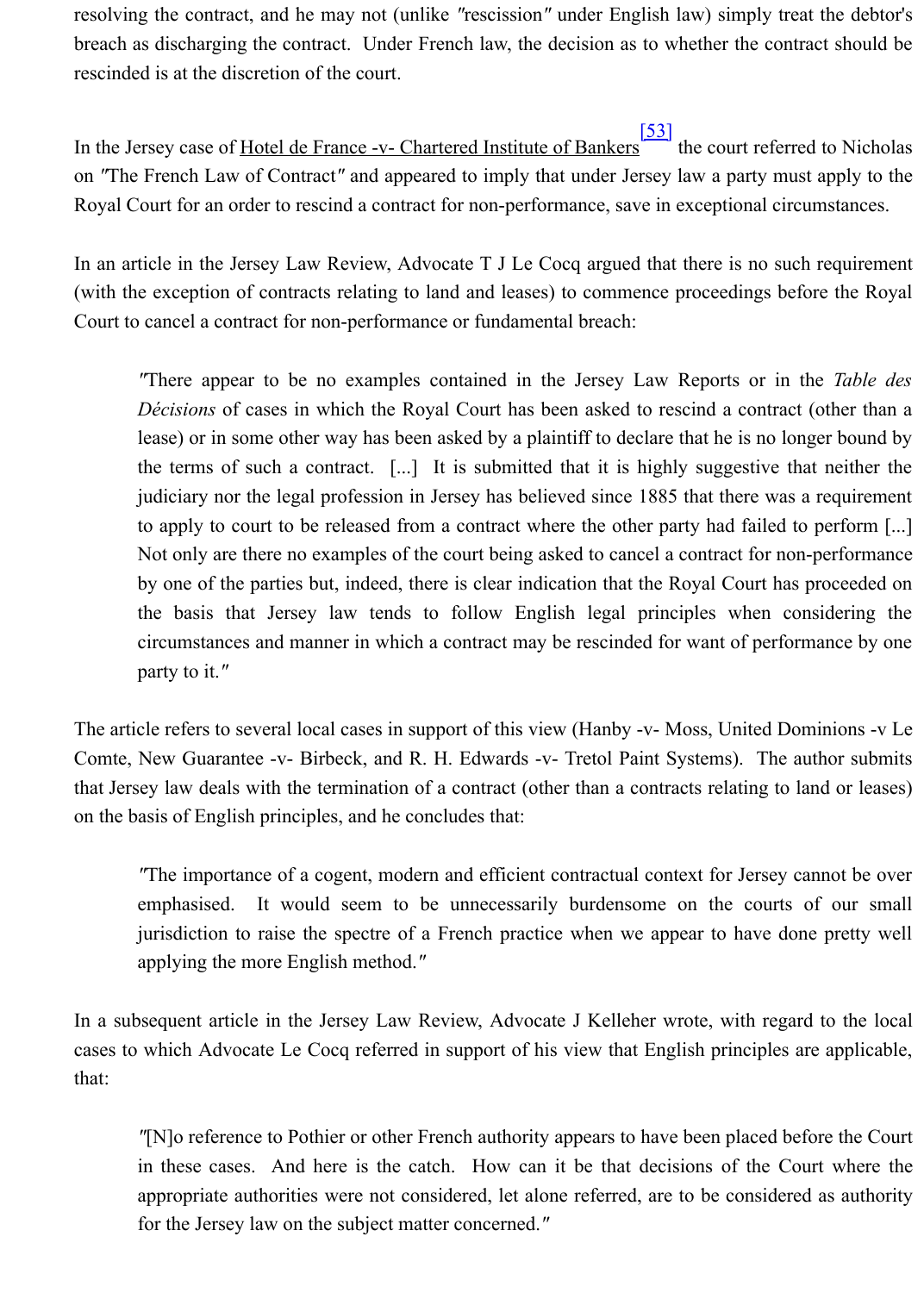authority; because the proper sources were not put before them; and because ultimately reasoning (such as there is) places pragmatism ahead of consistency with Jersey roots?*"*

Advocate Kelleher concluded on a general note as follows:

*"*Ultimately, the argument as [to re](http://www.lawcomm.gov.je/Contract.htm#_ftn54)liance upon the English law of contract rather than law of obligations rests on a legitimate concern to ensure consistency and a uniform coupled with a desire not to embarrass a small jurisdiction keen to show its calibre t world. However, in my submission the real cause for concern is the attempts to a contract law on an *ad hoc* basis. It may be that an English speaking Island who peopled with lawyers and judges trained in England would, ultimately, be better following the English law of contract. But, that is a debate for another day and, question for the legislature.*"*

The most recent judicial comment made by the Royal Court with regard to the question of "*i* to be found in <u>R A Rossborough (Insurance Brokers) Ltd -v- Boon & Aziz</u> where M Deputy Bailiff said:

*"To insist that, however serious the breach by the other party, a party to a contract* the contract as being at an end so that he is relieved of his obligation to continue to side of the bargain, but has to go to Court to seek a discretionary decision as to contract should in fact be ended, would seem to be very undesirable. It would near innocent party would not know where he stood until a decision by the Court som even years later. We must emphasise that we have not heard any arg[umen](http://www.lawcomm.gov.je/Contract.htm#_ftn55)t on this m initial reaction is that we would be reluctant to find that the law of Jersey was to unless there were binding precedent to that effect. The Court should develop the law in accordance with the requirements of a modern society insofar as it is open for it to French approach would appear to leave all the parties in a state of complete uncertainty.

From the above, it has been seen that a consideration of the contractual principle of "résolution" illustrates the dichotomy between an approach which holds the Norman French roots of J sacred, as compared with a more modern, pragmatic approach which does not hesitate to reference of other jurisdictions, principally the law of England.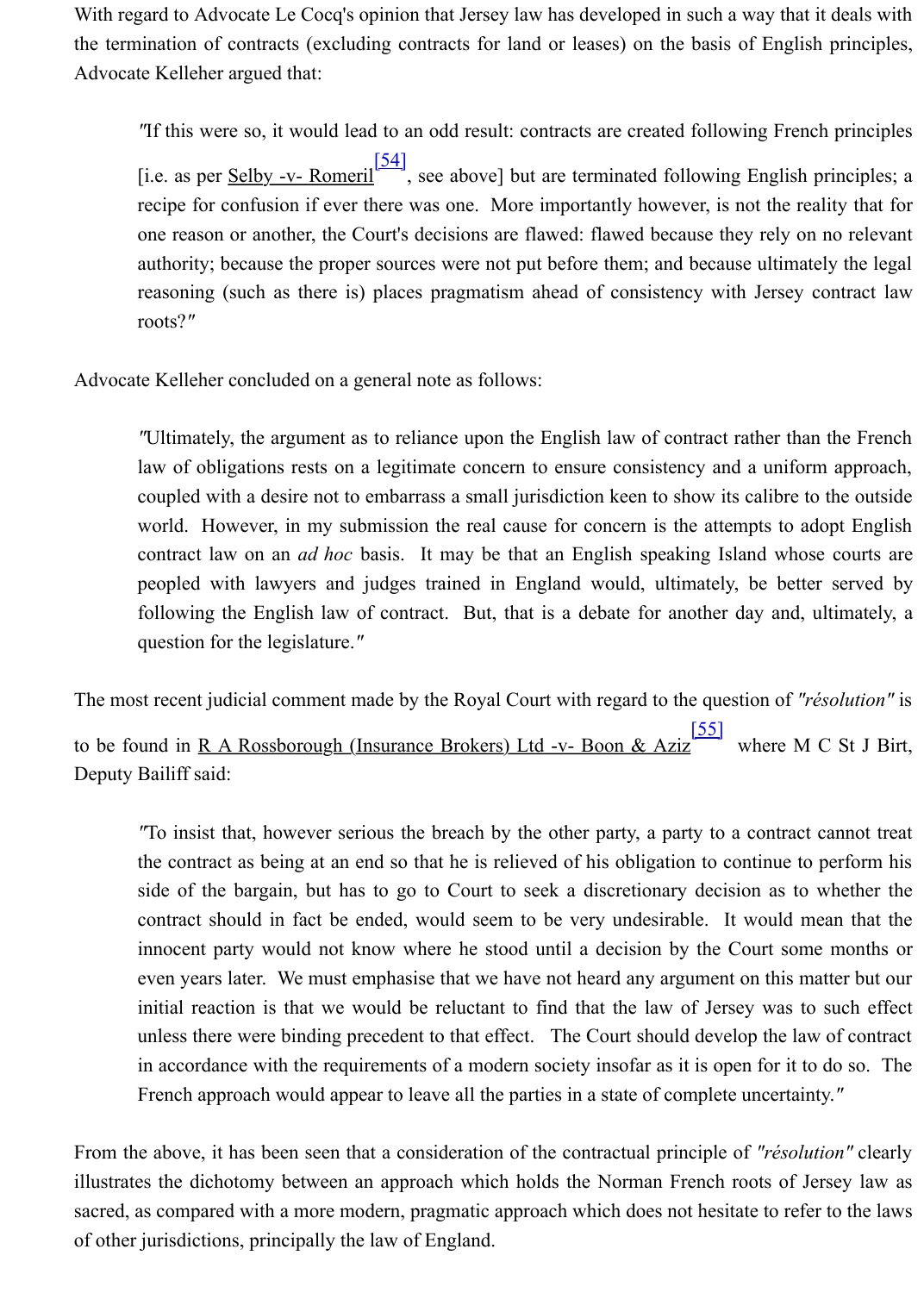With regard to the influence of English law on the law of tort in Jersey, Stéphanie Nicolle *"*The Origin and Development of Jersey Law*"* (1999), observes that:

"Though English influence may have come late to the law of tort [in Jersey], when came in an overpowering wave.*"*

In <u>Watson -v- Priddy<sup>[56]</sup></u>, the Court cited the definition of a "tort" from an English authority. Plaintiff had argued that the court should apply the wider Norman conception of a "tort", held that the definition of "tort" from the English authority equally applied to a tort in Jers

Holdings -v- Minories Finance<sup>[57]</sup> the Royal Court acknowledged that over time Jersey law ever closer to the English concept of tort, and that from the 1970's, the English concept of Jersey legal thinking, although on an appeal in the same proceedings the Court of Appeal there were nevertheless differences between the two concepts.

With regard to the d[irect](http://www.lawcomm.gov.je/Contract.htm#_ftn56) influence of English law in matters of tort in Jersey, Miss Ni observes that:

"By and large this c[reate](http://www.lawcomm.gov.je/Contract.htm#_ftn57)s no particular problems. It does however run into difficulties in that area of law where neighbouring property owners dispute over an a which in the English system is classified as a tort (whether negligence, nuisance or property), but in Jersey sits more comfortably as part of that area relating to propert as *voisinage* which deals with reciprocal rights and obligations of neighbouring prop

In <u>Searley -v- Dawson</u> a case concerned with the right of support owed by negative. properties to each other, the Royal Court considered the English principles of negli giving it up as a bad job and falling back gratefully onto the familiar authority of Pothier.*"*

However, it would appear that despite such conceptual difficulties where tort overlaps with the law of tort in Jersey is almost exclusively determined by reference to English law author lawyers will readily look to English cases on tort (except where such cases are based on Eng The most notable example is i[n the](http://www.lawcomm.gov.je/Contract.htm#_ftn58) field of personal injury law, where local practitioners and the courts of the courts of personal injury law, where local practitioners and the courts of the courts of the courts of the co frequently make reference to English authorities on negligence and the quantum of damages.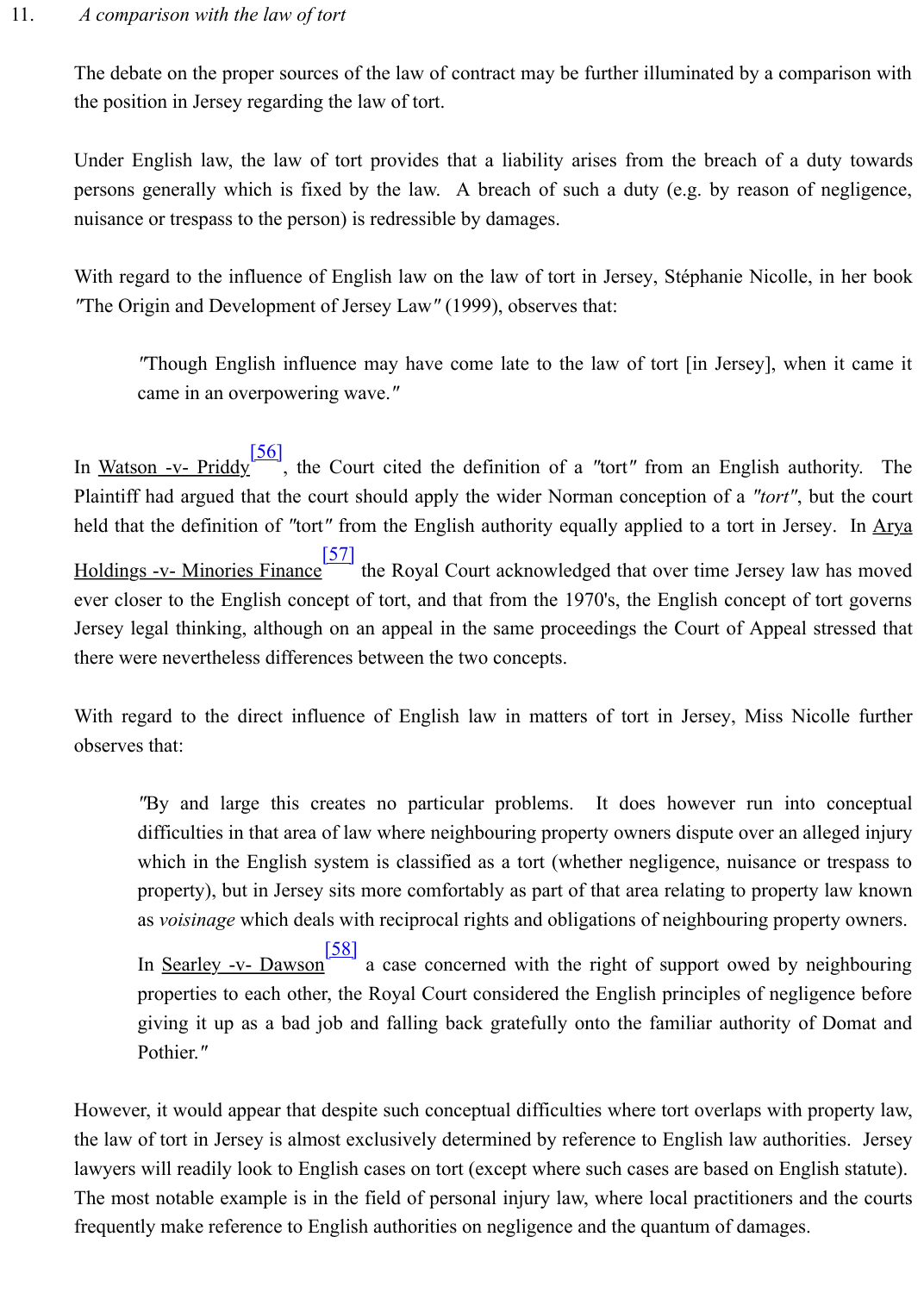For the purpose of the present analysis of the law of contract, it is arguable that if the adoption many years ago of a system of tort based upon and guided by the principles of English common law has proved to be effective, then perhaps such an adoption of English law principles could work as effectively in the field of the Jersey law of contract.

## 12. *Summary of present difficulties in ascertaining the law of contract*

## (i) **Accessibility of Norman texts**

For a legal system to function efficiently, the law must be readily accessible, both to lawyers and, indeed, to the layman. Although reports of Jersey cases are widely available, access to the early Norman texts is restricted to a small collection housed in the public library, a small collection held in the library of the Jersey Law Society and a small number held privately by local practitioners. There are no modern text books on Norman customary law. Similarly, the works of Pothier are in short supply, albeit that there are a few facsimile editions of English translations of his work extant. This situation can be contrasted with that in relation to works on the English law of contract which are readily available.

## (ii) **Language**

Apart from the translations to which we have referred in the preceding paragraph, works on Norman customary law and on more modern French law are almost exclusively written in the French language. Despite the Island's proximity to the coast of France, very few Islanders are fluent in French and in the twenty-first century it may be difficult to justify a legal system where the laws are written in a language which is alien to the majority of the population. In addition, the educational system in the Island is English-based, both in terms of language and content.

## (iii) **The Difficulty of Applying Ancient Concepts**

If one is to have regard to the Jersey Law of Contract in its purest form and to accept that the primary source material, in the absence of decided Jersey cases, lies in the ancient customary law of Normandy, there may well be difficulties in applying such law to modern commercial transactions. Where the law of contract overlaps other areas of the law, for example in relation to the law of trusts, there is the added difficulty that one is applying principles of the law of contract which derive from a jurisdiction to which the trust was totally unfamiliar. Whilst adherence to the roots of Jersey's law of contract may well be one of those things which serves to give Jersey a distinct identity, it is arguable that if Jersey is to maintain its reputation as a sophisticated finance centre it should be able to demonstrate that its law of contract is comprehensible, accessible and fully adapted to modern commercial transactions.

## (iv) **Uncertainty**

It is fundamental to any legal system that the law should, so far as is practicable, be applied consistently. An examination of the cases referred to earlier in this consultation paper suggests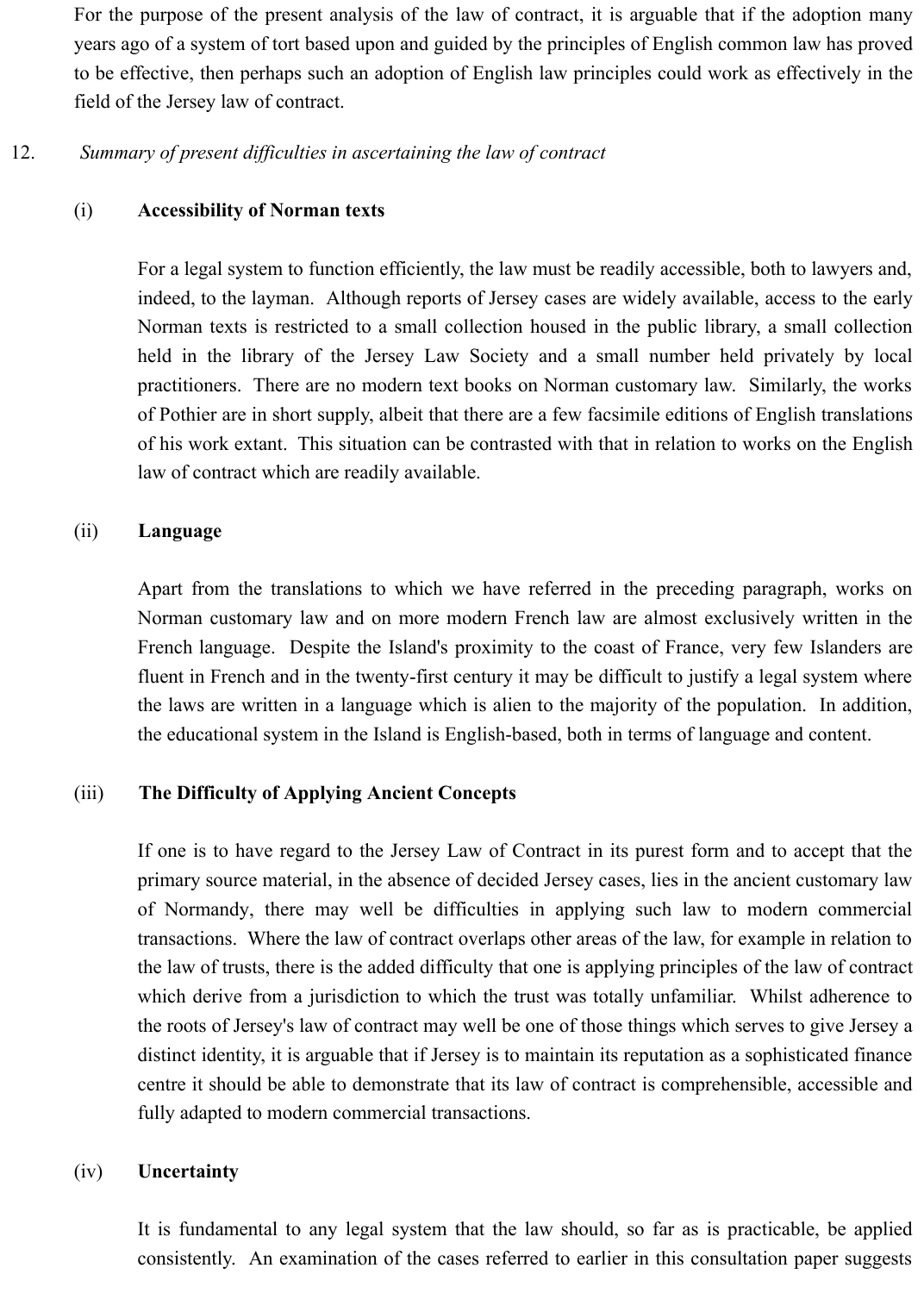Critics of the Island's legal system suggest that it has failed to keep pace with th changes in the Island's business.

Some might argue that Jersey's system of referring to comparable systems where. silent, is at the least, confusing. For example, Jersey will look towards English law in company and criminal matters yet will look to Normandy for contract law issues. be done where these areas of law overlap? Although it might be appreciated that reflects the origins of Jersey law it could be argued that there is no significant re should have developed separately from criminal and company law. In an island predominantly inhabited by British nationals it begs the question as to why contract law continues towards French law and, on occasions, modern French law at that.

It is further arguable that if a legal system is to serve the interests of society it must the changing needs of the society but must nevertheless retain a significant degree The Royal Court has seemingly failed to provide that certainty.

As one author has said:

"It is clear ... that in the area of contract as in many other areas of Jersey la Court has simply "cherry picked" elements from both the English and the systems without laying down or following any consistent guidelines with sources of law to which the Courts will have regard. Although this approach may have regard. advantages in terms of flexibility, it has resulted in a degree of uncertainty a which cannot but prejudice the interests of litigants before the Jersey court reflects poorly upon our legal system as a whole.*"* [59]

Although it is apparent that Jersey does have a wealth of authority and material t when debating contractual issues, the texts are not necessarily accessible to the person or even to many practitioners.

Whilst it may not necessarily be fair to say that the legal system has failed to ke changing times, there are many reasons why the Jersey law of contract should be accessible and perhaps updated.

In one view:-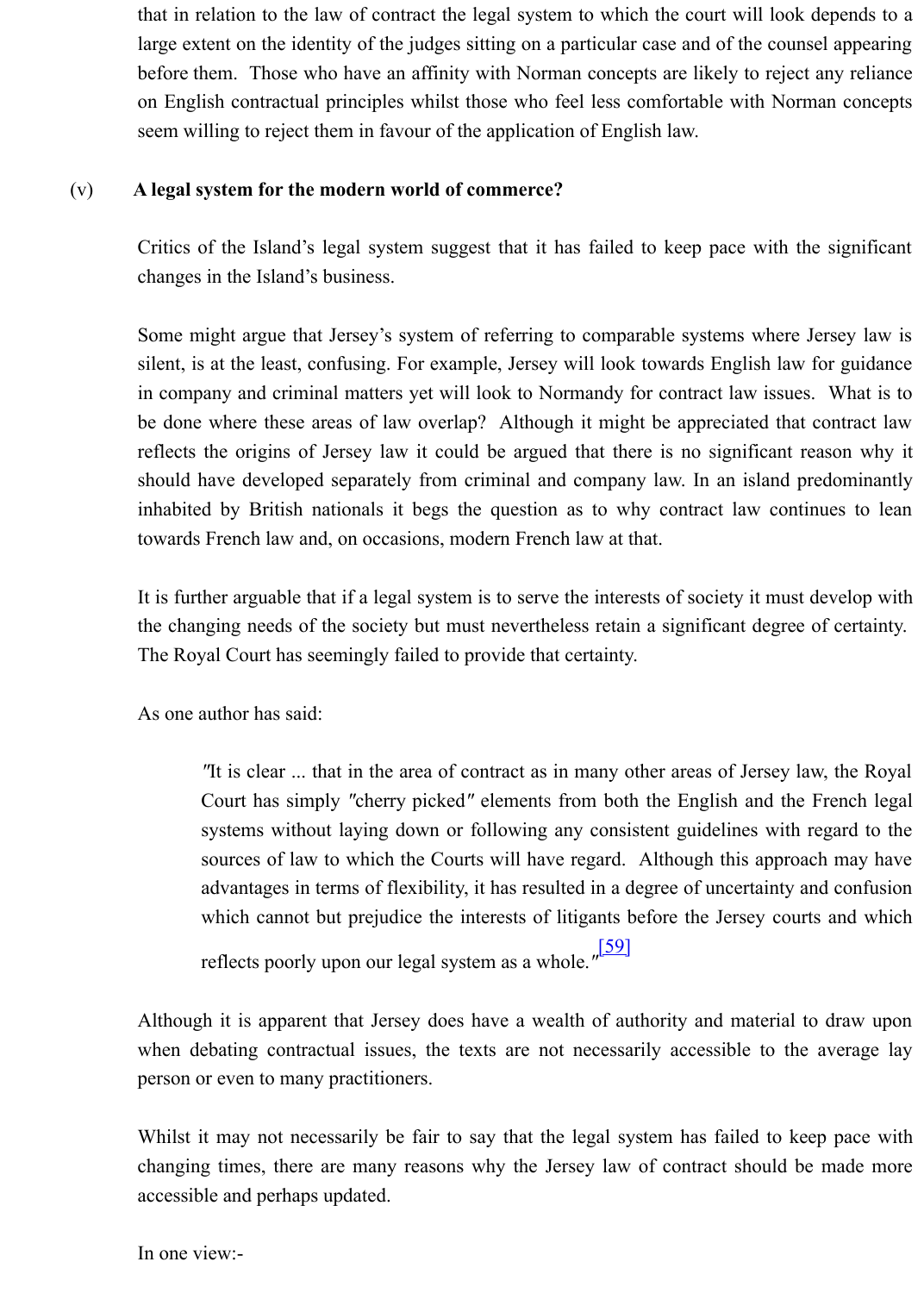### **PART III - Proposals**

### 13.

### (i) **Codification**

One solution to the present unsatisfactory state of affairs would be a codification of Jersey contract law.

Given the varying sources used by the Jersey court[s in c](http://www.lawcomm.gov.je/Contract.htm#_ftn60)ontract cases, the task of identifying legal principles is likely to be difficult and time-consuming. Nevertheless, it is certainly not

Given the Royal Court's predilection to "cherry-picking", codification could refer to the law or France. An interesting model based on English law is to be found in the Indian Contra which appears to be a codification of the then English law of contract. An example based on is to be found in the Quebec Civil Code of 1866 based as it was on the French Civil Code. The difference of  $\alpha$ of a codification which purports to be a codification of the existing Jersey law of contract courts will deal with cases which do not fall precisely within the terms of the code. Will ' gaps" result in the mixing of legal principles which we are seeking to avoid? A choice wo to be made as to whether the Jersey law of contract is to lean towards the law of England or I

### ii) **Incorporation of English law by statute**

An alternative solution would be to adopt, by statute, the present English common lav contract. It is worth noting that in the 1580's a Guernsey work was produced know as the ' des loix" which went through the Ancienne Coutume article by article, approving, qualifying its provisions in accordance with the practice in Guernsey. This work was ratified by Order in  $27<sup>th</sup>$  October 1583. There is therefore an ancient precedent for a statute which appears to part incorporation by reference.

It seems to us that the statutory adoption of the English common law of contract need not be problematic: the Jersey courts have not experienced much difficulty in adopting the English the extent that it has not been modified by statute. It may also be possible to retain those a existing Jersey law of contract which are regarded as useful (for example, the concept of " than "consideration").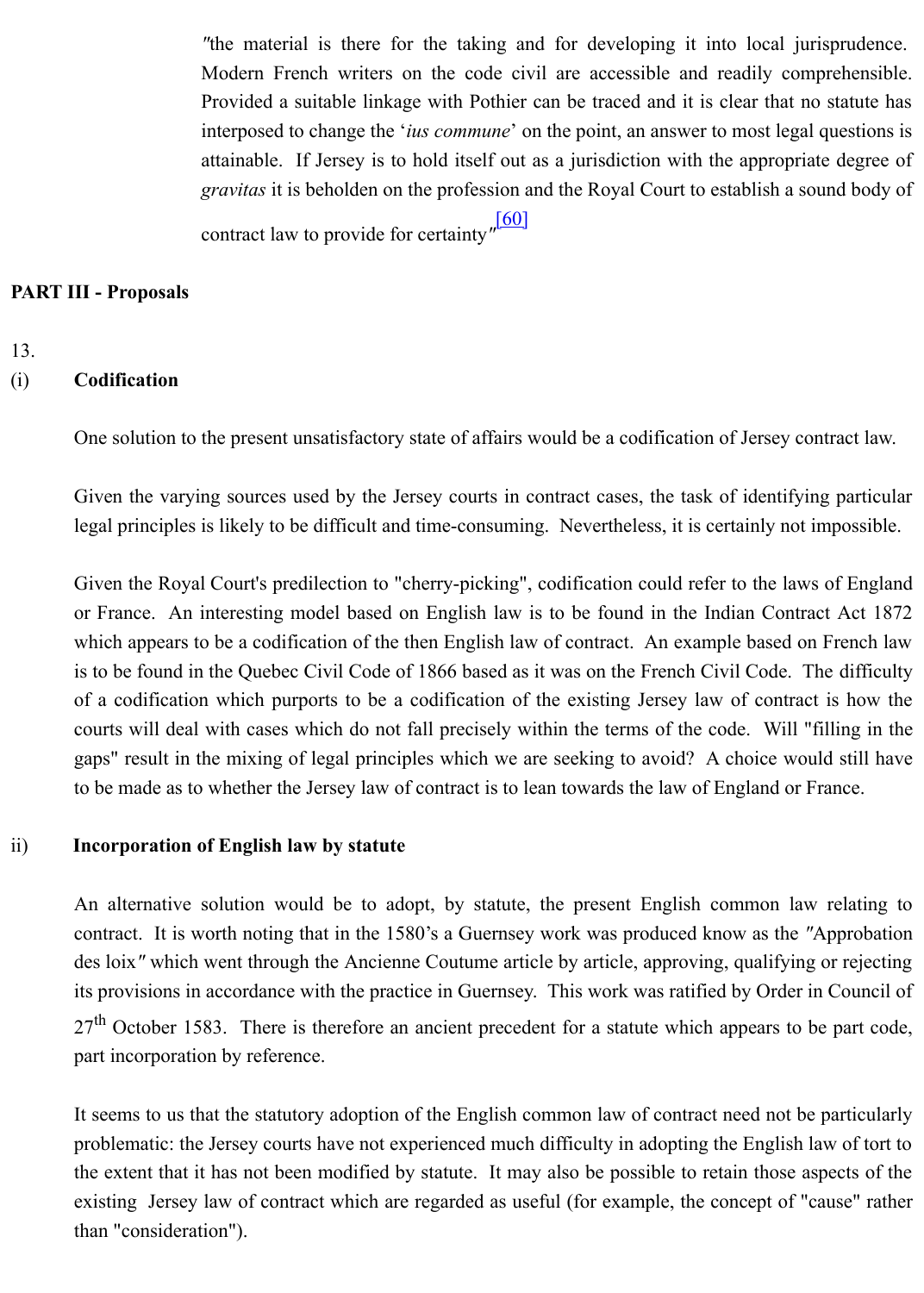Whilst the various possible solutions have their own benefits and disadvantages there is a perception that the various possible. any move towards English law would be a loss of yet another aspect of the Island's unique Against that point of view it can be pointed out that the courts, in their use of English authority done little to safeguard that heritage. In addition, there are many who are attracted to doing or through the Island because of the perceived "Englishness" of its law. A move towards whether ancient or modern, may well be disadvantageous given that the main legal s nowadays in international trade are those of England and New York. Indeed, as Hoffman out in Re Barker:

*"I am conscious of the pride which the legal profession in this Island takes in its* system but such pride can only be justified if the legal institutions are sufficiently enable the Court to do justice according to the notions of our own time. The Court should left with the uneasy feeling that in following the old authorities, it might have perpetrated and injustice upon one of the litigants*"*. [61]

There is no obvious answer to resolving the problem that we have identified. On balance, favour the incorporation of English law by statute on the basis of the relative speed by which carried out, its lack of a negative effect in terms of the Island's suitability for doing business that it probably reflects the impression, albeit mistaken, that the majority of islanders have of the Jersey law of contract.

\*\*\*\*\*\*\*\*\*\*\*\*

Responses to this Consultation Paper should be made in writing, by 31<sup>st</sup> December 2002,

The Jersey Law Commission PO Box 87 St Helier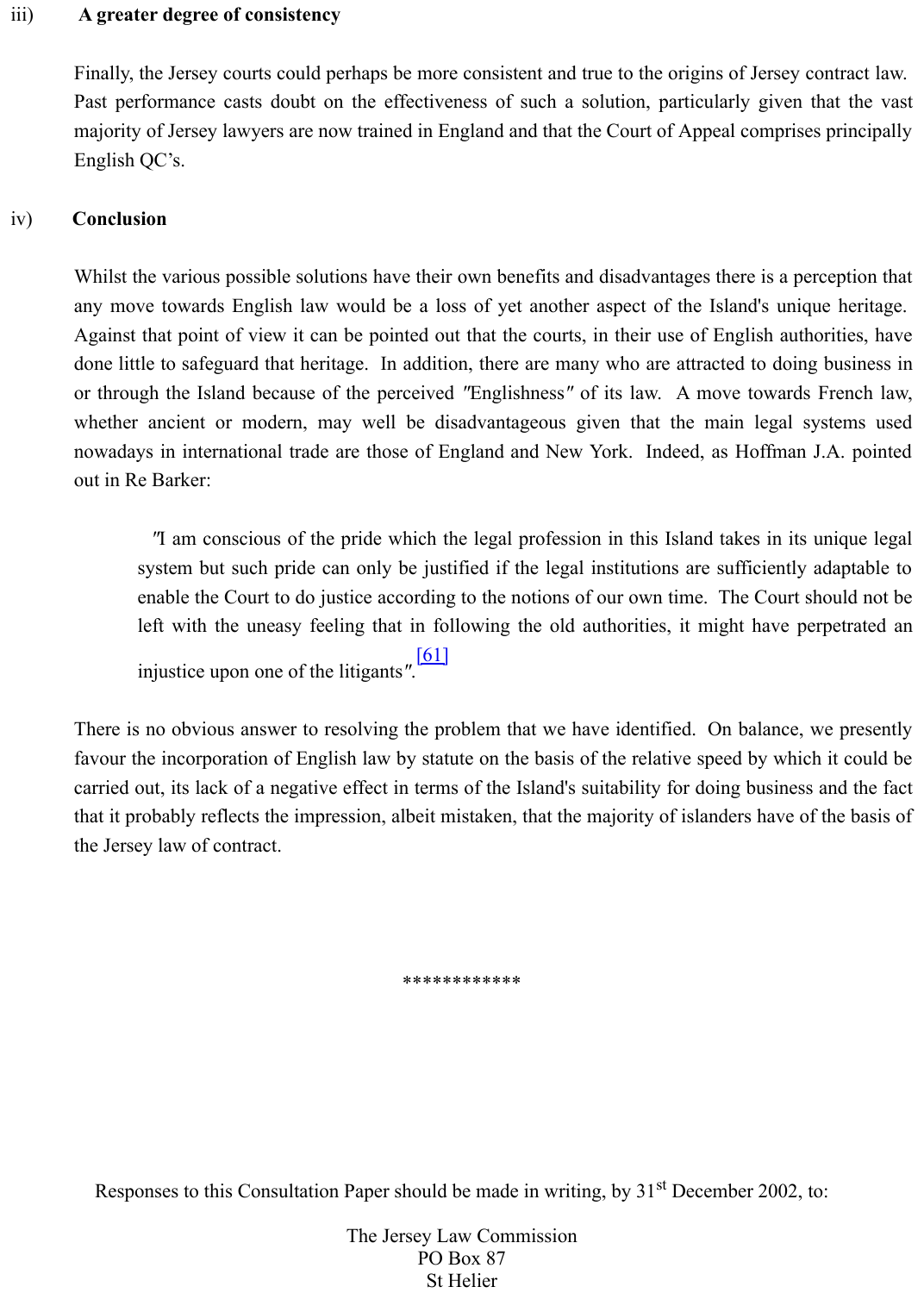```
[1] See J Kelleher, "The sources of Jersey Contract law" 3 Jersey Law Review (1999) 1
[2] (1996) JLR 343
[3] See Robinson, Fergus and Gordon's "European Legal History"
[4] J Kelleher, "The Sources of Jersey Contract Law" 3 Jersey Law Review (1999) 1
[5] J Kelleher, "The Sources of Contract Law" 3 Jersey Law Review (1999) 1
\boxed{6} (1981) JJ 59 and (1983) JJ 105
\boxed{[7]} (1996) JLR 210
\frac{[8]}{[1981]} JJ 59
[9] J Kelleher, "The Sources of Jersey Contract Law" 3 Jersey Law Review (1999) 1
[10]}{[1950]} JJ 5
[11]}{[1964]} JJ 387
[12]}{[1965]} JJ 429
[13]}{[1965]} JJ 455
[14]}{[1967)} JJ 721
[15]}{[1967]} JJ 745
[16]}{[1969]} JJ 1243
\frac{[17]}{[1976)} JJ 415
\frac{18}{(1977)} JJ 111
\frac{19}{(1978)} JJ 39
[20] 1989 JLR 312
[21] 1990 JLR 228
[22] 1991 JLR 197
[23] (24<sup>th</sup> March 1992) Jersey Unreported
[24] (1996) Unrep 236
[25] Thornton - v - Robin (1837) 1 Moo 439 at 450
\frac{[26]}{[1970]} JJ 1487
[27] (1971) JJ 1915
[28] (1960) JJ 1123
```